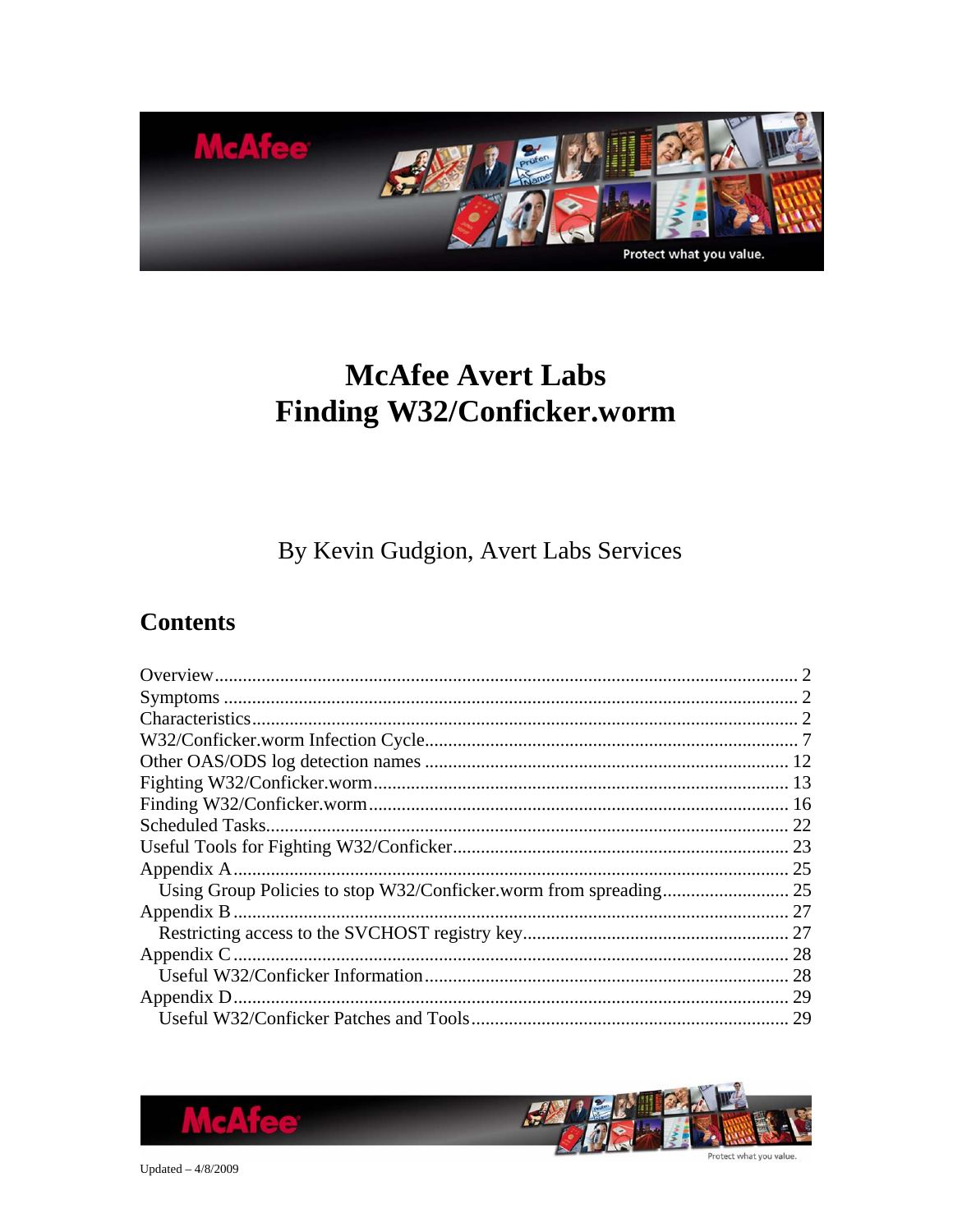# **Finding W32/Conficker.worm**

### <span id="page-1-0"></span>**Overview**

This "mini" edition of the "McAfee® Avert® Labs, Finding Suspicious Files" series covers a particular worm, W32/Conficker.worm.

W32/Conficker.worm attacks port 445, Microsoft Directory Service, exploiting MS08- 067. MS08-067 is an exploit similar to MS06-040, which we first saw a couple of years ago.

### **Symptoms**

W32/Conficker.worm attack symptoms:

Blocks access to security-related sites User lockouts Trafic on port 445 on non-Directory Service (DS) servers No access to admin shares Autorun.inf files in recycled directory

## **Characteristics**

When executed, the worm copies itself using a random name to the %Sysdir% folder.

*(Where %Sysdir% is the Windows system folder; for example, C:\Windows\System32)*

Some variants use these alternative file locations:

%ProgramFiles\Internet Explorer %ProgramFiles\Movie Maker %temp% C:\documents and settings\all users\application data

It modifies the following registry key to create a randomly named service on the affected system:

• HKEY\_LOCAL\_MACHINE\SYSTEM\CurrentControlSet\Services\{random}\Pa rameters\"ServiceDll" = "Path to worm"

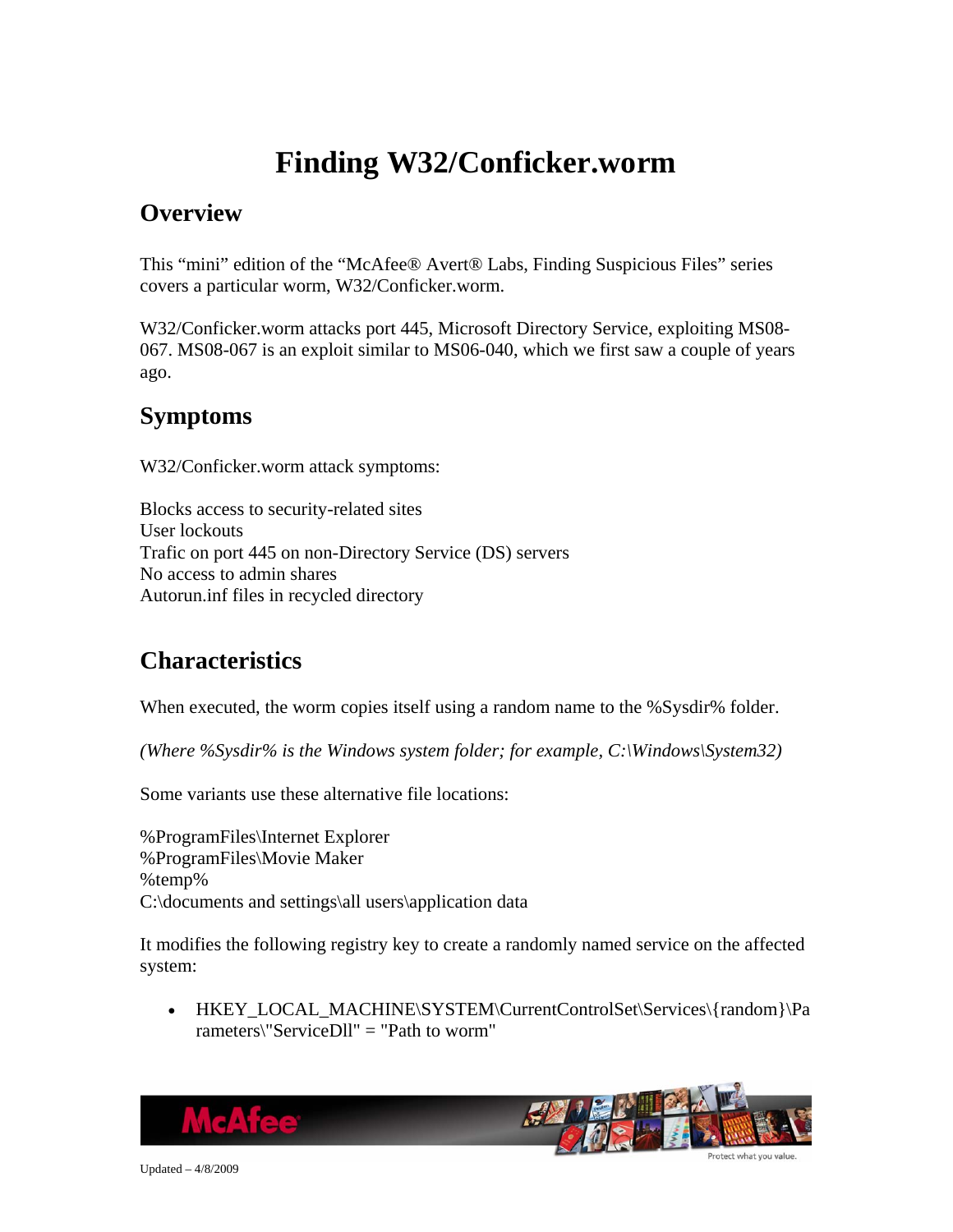• HKEY\_LOCAL\_MACHINE\SYSTEM\CurrentControlSet\Services\{random}\"I magePath" = %SystemRoot%\system32\svchost.exe -k netsvcs

Depending on the version of Windows you may see only:

HKEY\_LOCAL\_MACHINE\SYSTEM\CurrentControlSet\Services\{random}

The worm tries to connect to one or more of the following websites to obtain the public IP address of the affected computer.

- hxxp://www.getmyip.org
- hxxp://getmyip.co.uk
- hxxp://checkip.dyndns.org
- hxxp://whatsmyipaddress.com

It then attempts to download a malware file from this remote website (a rogue Russian site is up but no longer serves the file):

• hxxp://trafficconverter.biz/[Removed]antispyware/[Removed].exe

The worm starts an HTTP server on a random port(s) (in the range 1024–10000) on the infected machine to host a copy of the worm.

It continuously scans the subnet of the infected host for vulnerable machines and executes the exploit. If the exploit is successful, the remote computer will then connect back to the HTTP server and download a copy of the worm.

Copies itself to the following locations:

- %Sysdir%\[Random].dll
- %Program Files%\Internet Explorer\[Random].dll
- %Program Files%\Movie Maker\[Random].dll
- %Program Files%\Windows Media Player\[Random].dll
- % Program Files%\Windows NT\[Random].dll

Stops the following Services:

- WerSvc (Microsoft Vista Windows Error Service)
- ERSvc (Microsoft XP Windows Error Service)
- BITS (Microsoft Background Intelligent Transfer Service Updates)
- wuauserv (Microsoft Windows Update)
- WinDefend (Microsoft AV)
- Wscsvc (Microsoft Windows Security Centre)

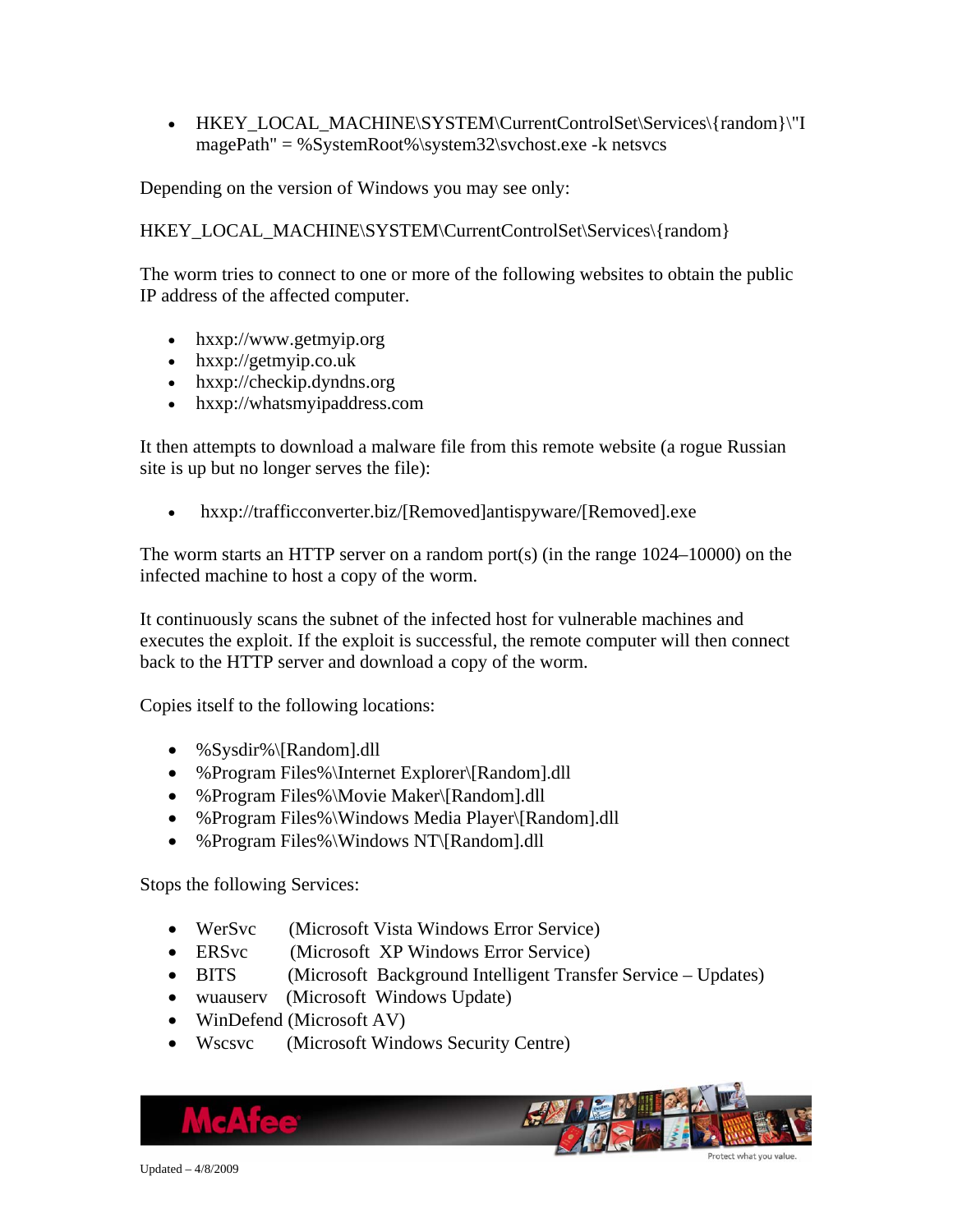Searches process names for the following strings, if a match is found it attempts to terminate the process:

- wireshark (Network packet tool)
- unlocker (Rootkit detection tool)
- tcpview (Network packet tool)
- sysclean (Trend Micro AV tool)
- scct\_ (Splinter Cell?)
- regmon (Sys internals registry monitoring tool)
- procmon (Sys internals registry monitoring tool)
- procexp (Sys internals registry monitoring tool)
- ms08-06 (Privilege escalation HotFix)
- mrtstub (Microsoft Malicious Software Removal Tool)
- mrt. (Microsoft Malicious Software Removal Tool)
- Mbsa . (Microsoft Malicious Software Removal Tool)
- klwk (Kaspersky AV Tool)
- kido (Less common name for W32/Conficker.worm or W32/downad.worm)
- kb958 (Blocks MS08-067, KB958644)
- kb890 (Microsoft Malicious Software Removal Tool)
- hotfix (Microsoft hot fixes)
- gmer (Rootkit detection tool)
- filemon (Sys internals registry monitoring tool)
- downad (Common names for Conficker.worm or downad.worm)
- confick (Common names for Conficker.worm or downad.worm)
- avenger (Rootkit detection tool)
- autoruns (Hooking point detection tool)

A new W32/Conficker variant has added the following processes to its kill list.

- activescan
- adware
- av-sc
- bd\_rem
- bdtools
- cfremo
- enigma
- kill
- mitre.
- ms-mvp
- precisesecurity

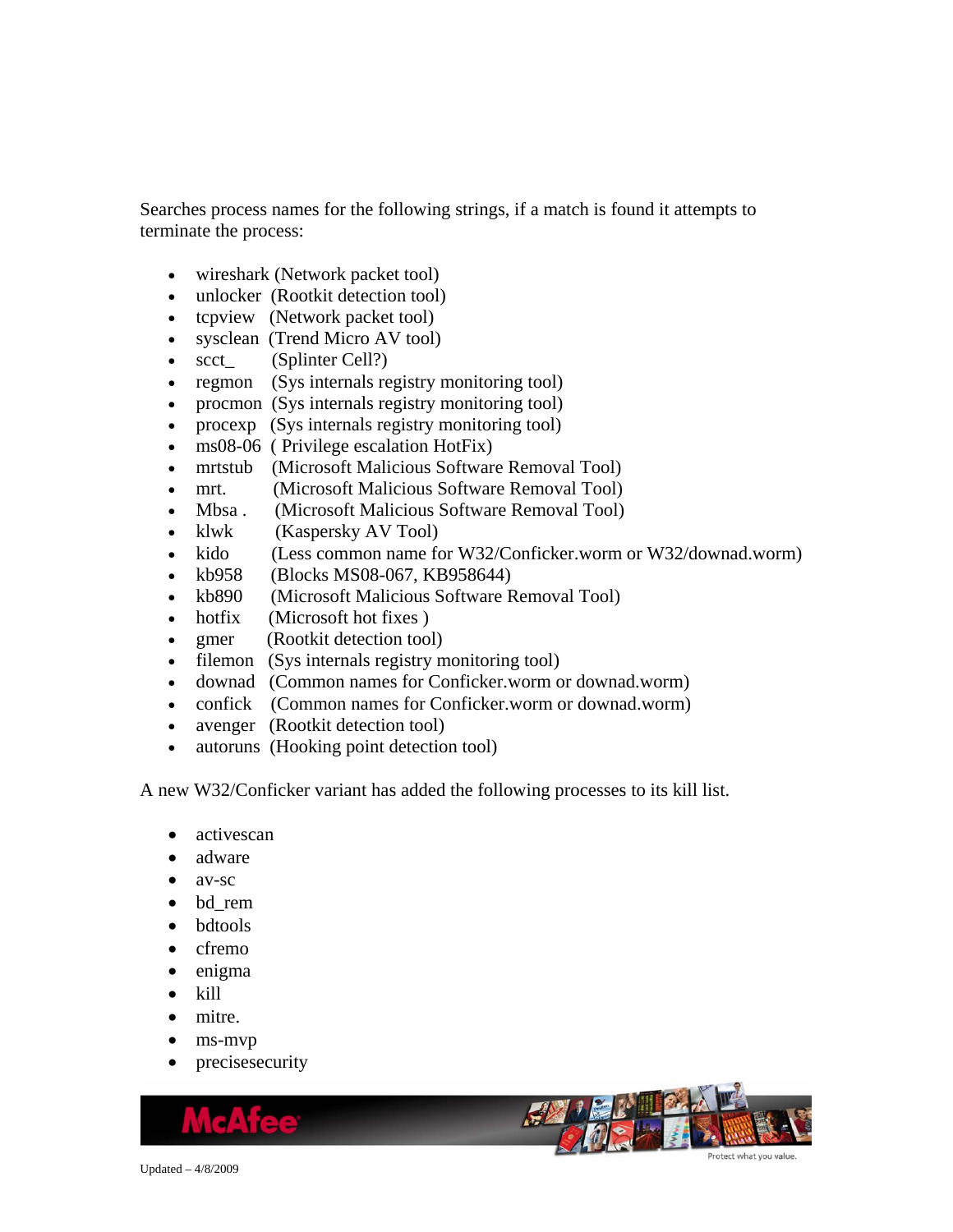• stinger

As can been seen the new variant terminates the McAfee Stinger Tool (Standalone AV scanner and cleaner). Fortunately the McAfee Stinger Tool is a portable stand alone application and can be readily renamed.

Conficker has extended its capability for generating domain names.

Later versions of the W32/Conficker.worm, can generate 50,000 domain names using its updated generation algorithm.

The following is its disassembly snapshot:

```
Main_Loop_:
89 BD 60 FF FF FF
                                 nou
                                          [ebp-0A0h], edi ; Domain counter initialization
81 FF 50 C3 00 00
                                          edi, 00350h
                                                           ; 50,000 domains
                                 cmpOF 83 B9 00 00 00
                                 inb
                                          1oc 86BB
                                         20h ; e<br>40h ; e6A 28
                                 push
                                                           ; Number of bytes
                                                           ; Initializes memory contents to zero
6A 48
                                 push
                                                           ; Temp buffer for the name
FF 15 14 11 68 88
                                          GlobalAlloc
                                 ca11ecx, [ebp-0A4h]<br>ebx, [ecx+edi*4]
8B 8D 5C FF FF FF
                                 nou
8D 1C B9
                                 lea
89 83
                                 nov
                                          [ebx], eax
85 CO
                                 test
                                          eax, eax
OF 84 4E 02 00 00
                                          Exit Loop
                                 jzE8 90 FE FF FF
                                 call
                                          Randomize
                                                           ; Get randon value
50
                                 push
                                          eax
E8 B1 25 00 00
                                          nsucrt labs
                                                           : "Normalize" it
                                 call
59
                                 pop
                                          ecx
99
                                 cdq
6A 06
                                 push
                                          6
```
The following suffixes are appended to any generated domains. It uses 116 different suffixes for example:

- com.ve
- com.uy
- com.ua
- com.tw
- com.tt
- com.tr
- com.sv
- com.py
- com.pt
- com.pr
- com.pe
- com.pa
- com.ni

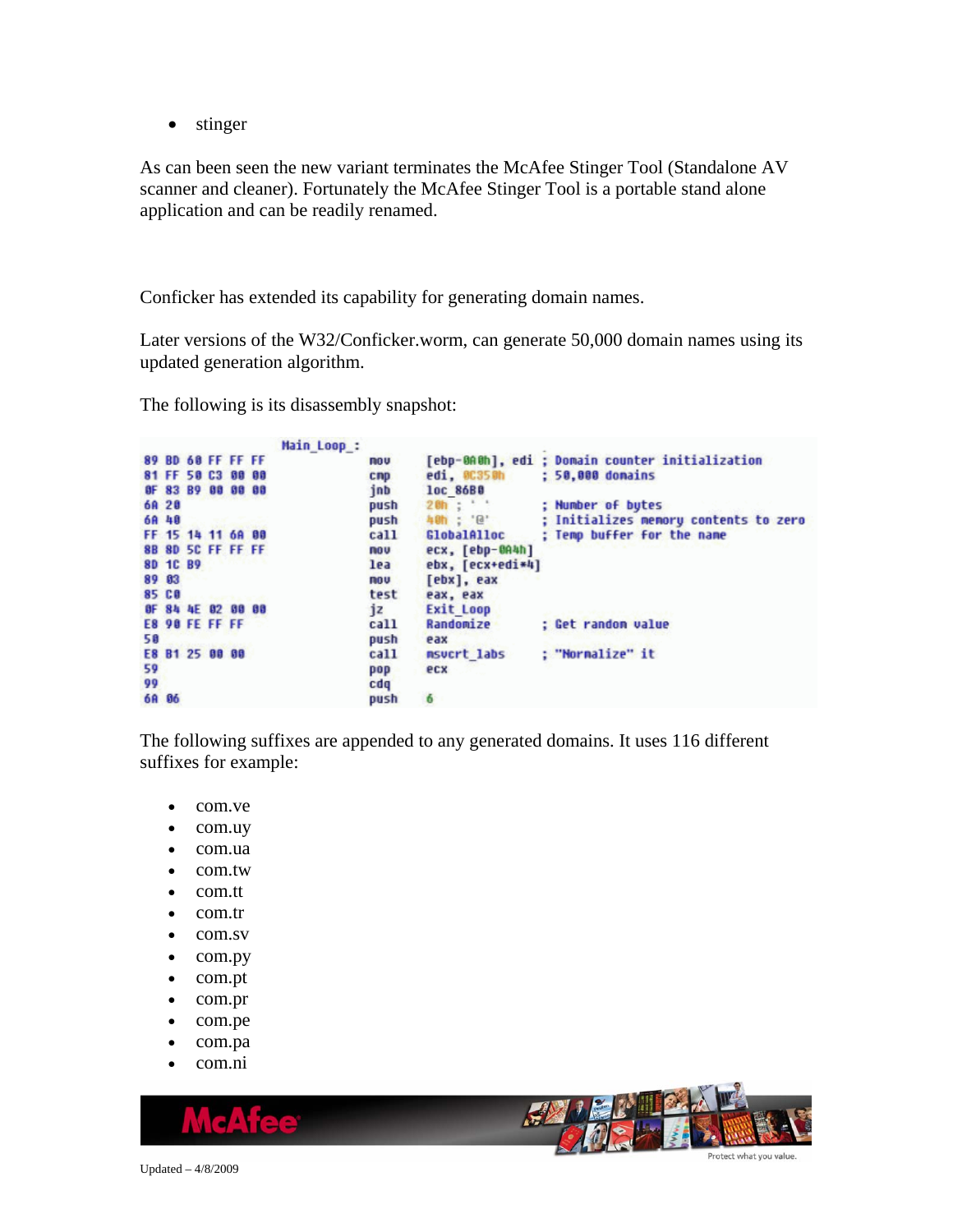- com.ng
- com.mx
- com.mt
- com.lc
- com.ki
- com.jm
- com.hn
- com.gt
- com.gl
- com.gh
- com.fj
- com.do
- com.co
- com.bs
- com.br
- com.bo
- com.ar
- com.ai
- com.ag
- co.za
- co.vi
- co.uk
- co.ug
- co.nz
- co.kr
- co.ke
- co.il
- co.id
- co.cr

At this stage we are now on the fourth generation of the W32/Conficker.worm. Each generation thus far requires different cleaning techniques to remove the threat.

Generation One (A variant) Attacking port 445 HTTP server used to serve DLL to compromised machines Rundll32.exe used to load DLL into running processes Uses different paths to SYSTEM32

Generation Two (B variant) Attacks port 445. HTTP server used to serve DLL to compromised machines Uses scheduled tasks to reinfect across network

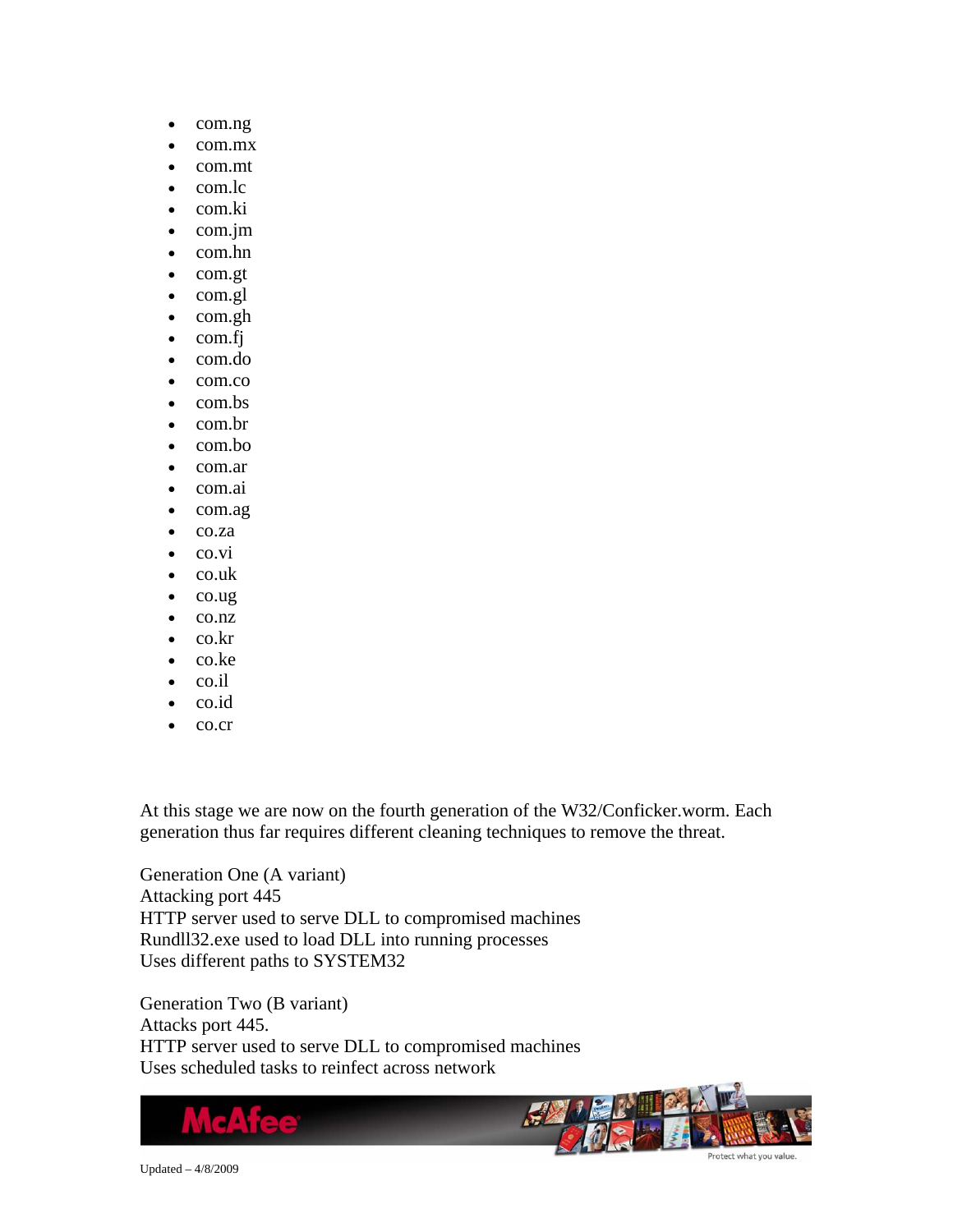<span id="page-6-0"></span>Rundll32.exe used to load DLL into running processes Network aware, uses network shares to reinfect Uses Autorun.inf files to reinfect/reload the worm

Generation Three (B++ variant) Attacks port 445. HTTP server used to serve DLL to compromised machines Uses scheduled tasks to reinfect across network Rundll32.exe used to load DLL into running processes Network aware, uses network shares to reinfect Uses Autorun.inf files to reinfect/reload the worm Escalates privileges Terminates security and security related processes

Generation Four (C variant) MS08-067 exploit propagation vector removed Improved HTTP and P2P command-and-control capabilities Disables DNS lookups to security software sites Disable security software on infected machine Advanced anti-debugging tricks Terminates security and security related processes

### **W32/Conficker.worm Infection Cycle**

The W32/Conficker.worm can infect systems via three infection vectors, via exploit MS08-067, an Autorun mechanism or by exploiting weak passwords. In addition the worm has an auto update routine to update previously infected systems .

These Infections are all multi stage processes. Involving the initial compromise, copy files and then executing the malware.

### Exploit Vector

Local network is scanned for susceptible computers. Once a susceptible computer is located the exploit is then attempted against the machine. If successful the process is hijacked and malware is copied from remote attacking machines HTTP server (random port # is used) to the localhost.

At this point the machine is compromised.

Malware is then dropped onto the system and a new service created and started.

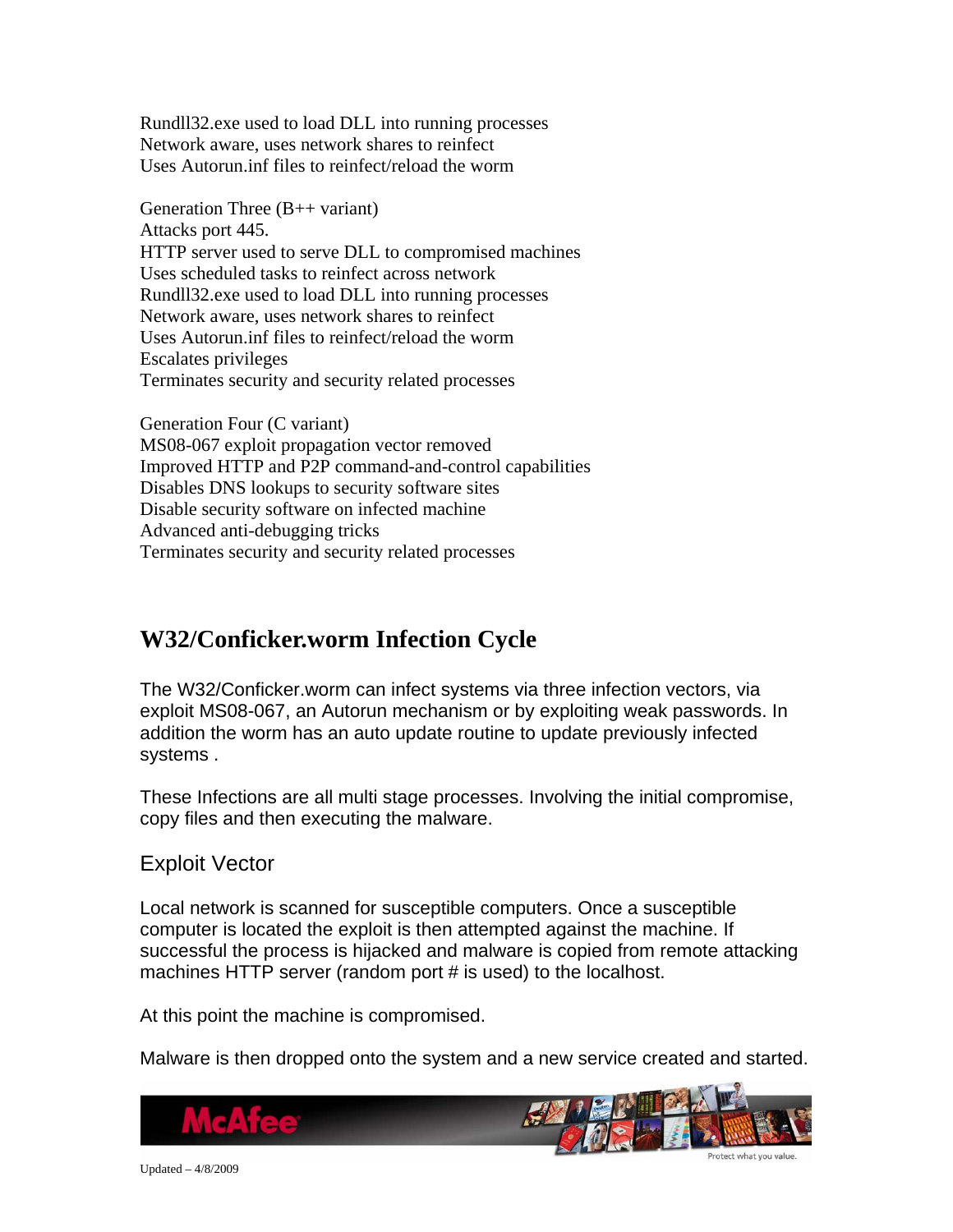The machine is now infected. Cleaning requires an On Demand Scan (ODS) and a reboot, possibly another ODS run to clean any dormant infected files or reinfection style files from the system. Machine must be patched and rebooted.

#### Weak Passwords

An infected machine attempts to access other remote systems shares using the password list that is listed in the VIL description.

If you have a lockout policy in place, accounts will become locked as the thresholds are exceeded.

Upon a weak password being found, files are copied to the system, generally at#.job file to the tasks folder and a dll to the system32 folder. System is now compromised.

Upon execution of the scheduled job, rundll32.exe is used to load the dll file which then creates the malware service and starts it.

System is now infected. Cleaning requires an On Demand Scan (ODS) and a reboot, possibly another ODS run to clean any dormant infected files or reinfection style files from the system. Weak passwords need to changed.

#### Autorun Worm Vector

Two files are dropped by an infected host onto root of accessible shares or piece of removable writable media (USB stick for example).

Autorun.inf (described in detail below)  $xxxxxx.vmx (xxxxxx = random name)$ 

These shares or pieces of media are now in a compromised state.

When the share or media is accessed and autorun mechanism is enabled on the remote system, the autorun.inf file is opened and the rundll32.exe process is used to load the malware from the recycled folder in the root of the share or piece of media.

Rundll32.exe will then load the dll and the dll will create the malware service and start it.



Updated – 4/8/2009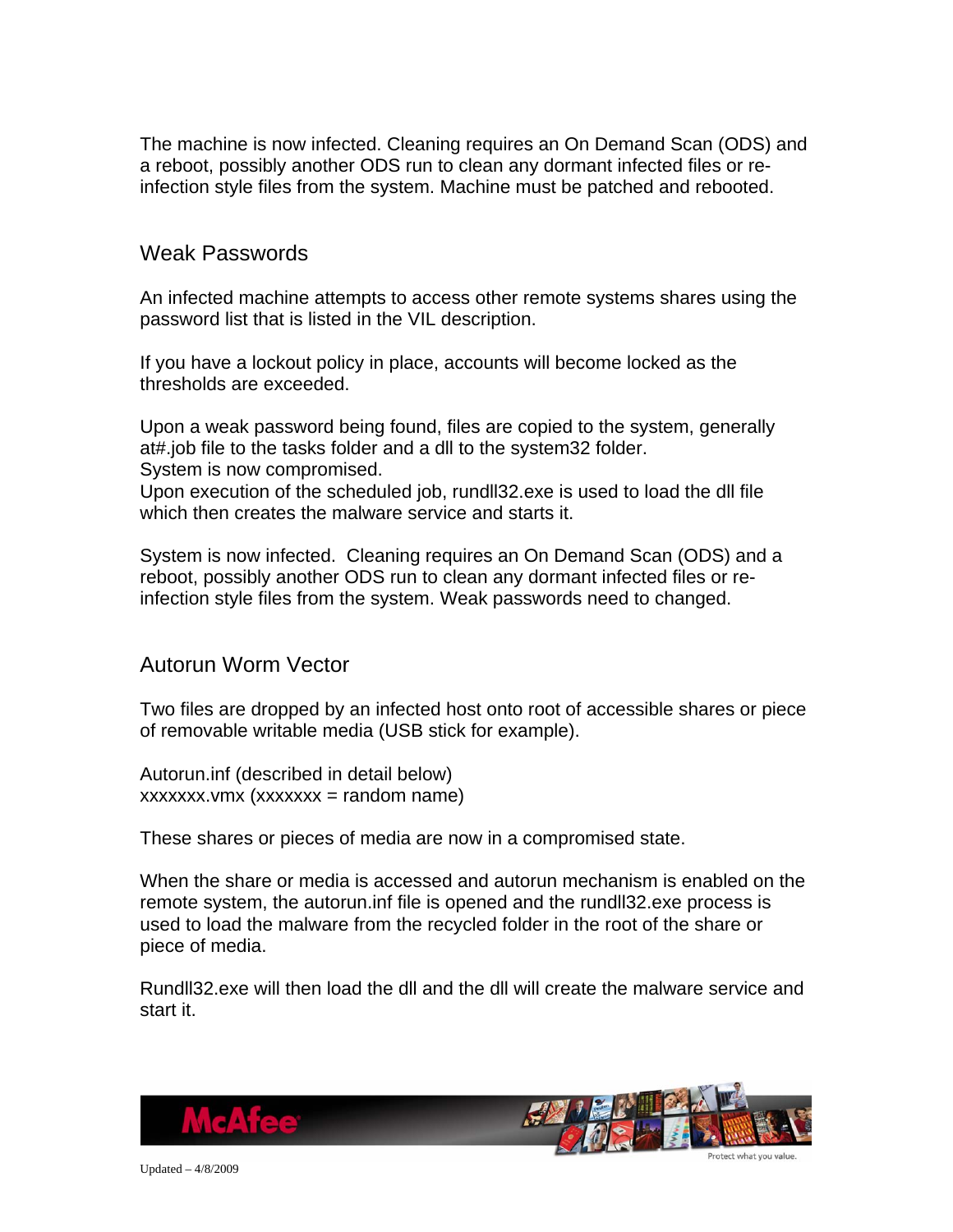The remote system is now infected. Cleaning requires an On Demand Scan (ODS) and a reboot, possibly another ODS run to clean any dormant infected files or re-infection style files from the system. Autorun mechanism needs to be disabled or VSE access protection rules enabled to stop autorun.inf file from being created. Any shares accessible to this system now need to be cleaned (mapped drives etc…) or writable removable media.

#### AutoUpdate

W32/Conficker.worm has one further "trick" up its sleeve, an autoupdate mechanism. Upon an infected system finding another infected an exchange of version information takes place where whoever has the latest version of the worm will upgrade the older infected system.

This can result in OAS detections as new variant is dropped onto the existing infected system. Typically these files are copied into users temporary internet files directory, as per the initial exploit infections, and/or system32 folders. Typically these files are saved as image files (BMP, JPG and PNG files). Copied to the system32 directory and when the service is restarted or the system rebooted the new W32/Conficker.worm is loaded.

W32/Conficker also uses non virus related extensions and randomly named file extensions, targeting those users or systems where scan all files are not used.

The dll is loaded and thus cloaking the .dll files creation, service creation and service is started before OAS can intercept the malware.

## Scan Log Scenarios

The following scan log snippets are provided to help technicians understand the meaning of various McAfee VirusScan Enterprise log entries. Below are typical some typical scenarios.

No detections = good, validate with McAfee Network Scanner for W32/Conficker.

OAS detections = On the network there are infected hosts or Autorun.inf and associated malware files.



Updated – 4/8/2009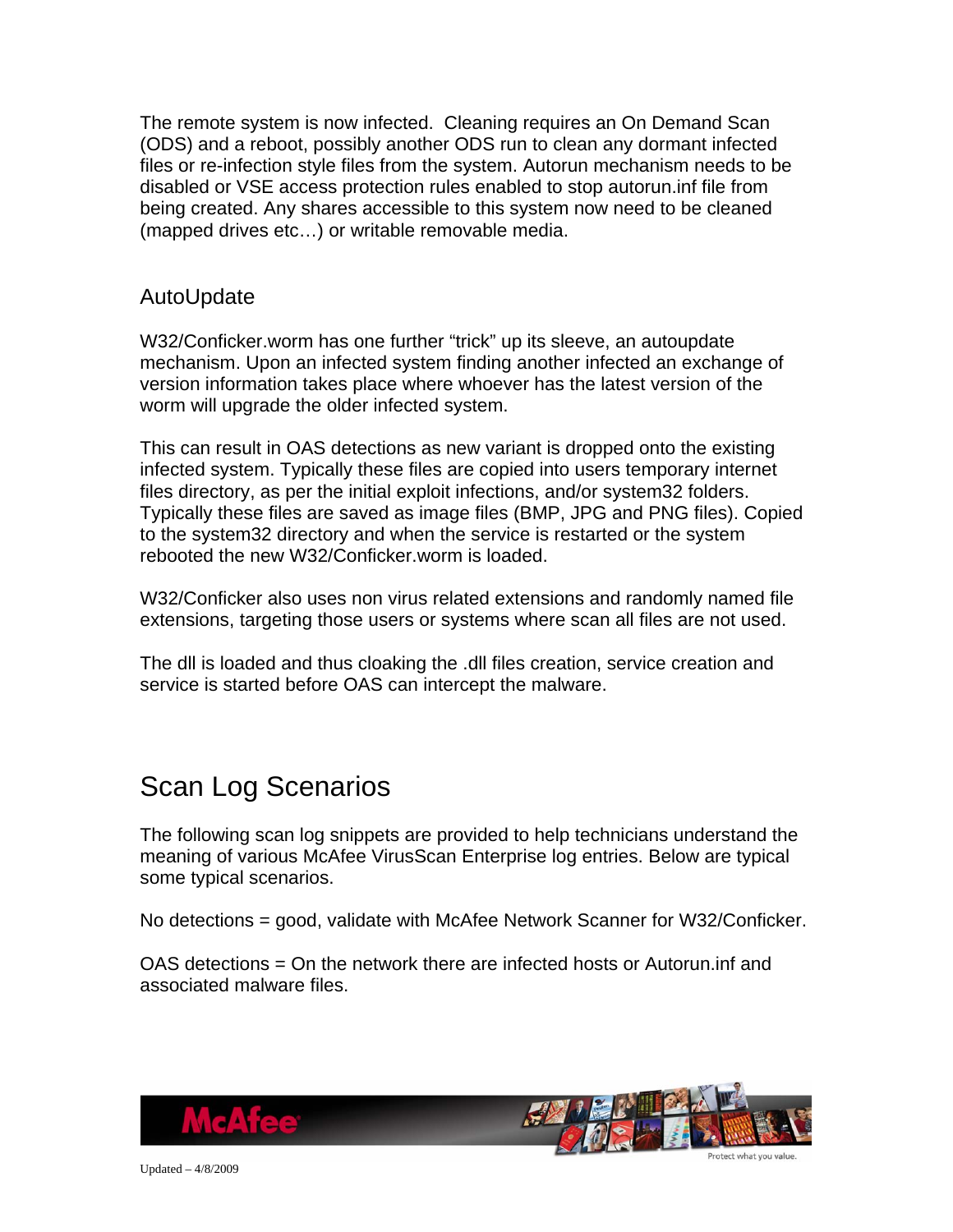ODS detections = Infected hosts on the network. Check patching, check autoruns, check weak passwords, possibly auto-update has updated to new version of W32/Conficker.

#### **Successful On Access Scanner detection and malware is deleted (OAS)**

The following is a typical OAS log entry, showing an infection attempt being successfully blocked by the OAS.

3/19/2009 8:57:38 PM Deleted NT AUTHORITY\SYSTEM C:\WINNT\explorer.exe c:\winnt\system32\x W32/Conficker.worm.gen.b (Virus)<br>3/19/20098:57:39 PM Deleted NT A Deleted NT AUTHORITY\SYSTEM C:\WINNT\explorer.exe C:\WINNT\SYSTEM32\X W32/Conficker.worm.gen.b (Virus)

The prognosis of such detections is that OAS is working correctly.

#### **Successful On Access Scanner detection and malware is deleted (OAS)**

3/19/2009 8:57:38 PM Deleted NT AUTHORITY\SYSTEM C:\WINNT\system32\services.exe c:\winnt\system32\x W32/Conficker.worm.gen.b (Virus)

3/19/20098:57:39 PM Deleted NT AUTHORITY\SYSTEM C:\WINNT\system32\services.exe<br>C:\WINNT\SYSTEM32\X W32/Conficker.worm.gen.b (Virus) W32/Conficker.worm.gen.b (Virus)

3/19/2009 8:57:41 PM Deleted NT AUTHORITY\SYSTEM C:\WINNT\system32\services.exe C:\DOCUMENTS AND SETTINGS\FRED\LOCAL SETTINGS\TEMPORARY INTERNET<br>NTENT.IE5\7Q01KUVN\UOOUBCSP[1].JPG W32/Conficker.worm.gen.b (Virus) FILES\CONTENT.IE5\7Q01KUVN\UOOUBCSP[1].JPG

This log snippet is of more concern, the process in question is services.exe, a similar log showing svchost.exe would also warrant further investigation. These processes are exploited by the exploit worm portion of this threat and it maybe the machine hasn't been patched correctly or needs rebooting. The OAS scanner is correctly stopping the machine from being infected or from being updated to a later version of the threat.

#### **Successful On Access Scanner detection and malware is not deleted (OAS)**

3/19/2009 9:00:36 PM Not scanned (scan timed out) NT AUTHORITY\SYSTEM C:\WINNT\system32\services.exe C:\WINNT\system32\x 3/19/2009 9:00:36 PM Delete failed (Clean failed) NT AUTHORITY\SYSTEM C:\WINNT\system32\services.exe C:\WINNT\system32\x\x W32/Conficker.worm.gen.b (Virus)

This log snippet requires further investigation, check the HDD of the machine to see if the files are present, if present delete them. This is usually a timing issue. Run an ODS including process or rootkit scanning (depending on product version). Also scan system32 directory.

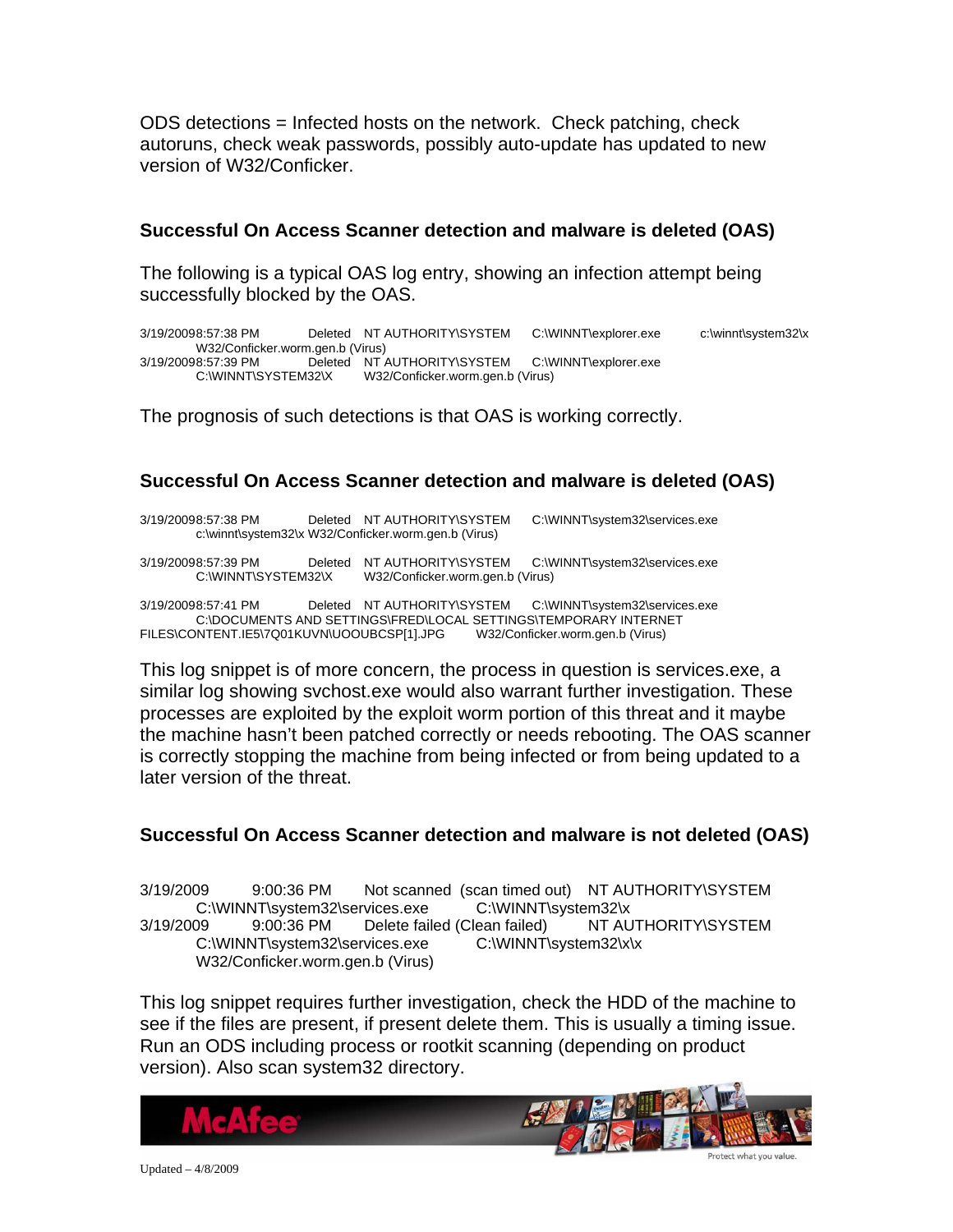No detections means system was cleaned correctly and was a simple timing issue. Look at increasing scanner timeout values.

#### **Successful On Access Scanner detection and malware is not deleted (OAS)**

3/24/2009 8:33:09 PM Delete failed (Clean failed) A01\Administrator System:Remote(10.1.1.1 (A-B01)) C:\WINNT\System32\xhlyqidz.ghe\xhlyqidz.ghe W32/Conficker.worm.gen.b (Virus) 3/24/2009 9:15:06 PM Deleted A01\Administrator Administrator System:Remote(10.1.1.1 (A-B01)) c:\winnt\system32\xhlyqidz.ghe W32/Conficker.worm.gen.b (Virus) 3/24/2009 9:15:06 PM Deleted A01\Administrator System:Remote(10.1.1.1 (A-B01)) C:\WINNT\SYSTEM32\XHLYQIDZ.GHE W32/Conficker.worm.gen.b (Virus) 3/24/2009 9:15:11 PM Not scanned (scan timed out) A01\Administrator System:Remote (10.1.1.1 (A-B01)) C:\WINNT\System32\xhlyqidz.ghe 3/24/2009 9:15:11 PM Delete failed (Clean failed) A01\Administrator System:Remote(10.1.1.1 (A-B01)) C:\WINNT\System32\xhlyqidz.ghe\xhlyqidz.ghe W32/Conficker.worm.gen.b (Virus)

This log snippet requires further investigation, check the HDD of the machine to see if the files are present, if so delete them. This is usually a timing issue. Run an ODS including process or rootkit scanning (depending on product version). Also scan system32 directory.

In addition the Remote System (IP and Host name) shown needs to be investigated further, as it was attempting to infect this system.

This system needs to be checked for weak passwords used against local shares.

Disable file and print sharing.

No detections means system was cleaned correctly and was a simple timing issue. Look at increasing scanner timeout values.

#### **Successful On Demand Scan detection and malware is not deleted (ODS)**

Command Line Scanner (CLS) output

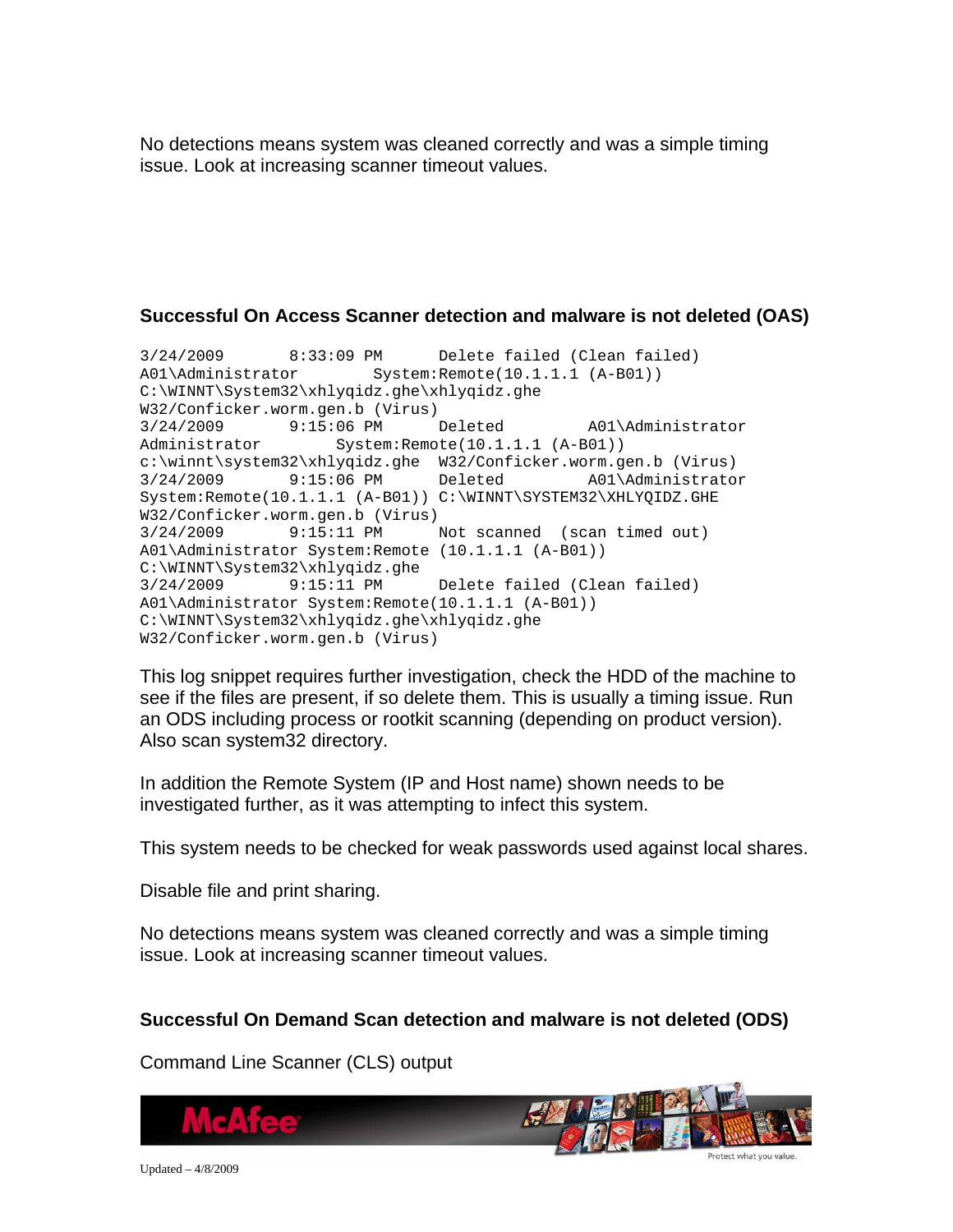<span id="page-11-0"></span>Scanning C: [WorkStation] C:\WINNT\System32\smss.exe ... is OK. C:\WINNT\system32\csrss.exe ... is OK. C:\WINNT\system32\winlogon.exe ... is OK. C:\WINNT\system32\services.exe ... Found the W32/Conficker!mem virus !!! C:\WINNT\system32\lsass.exe ... is OK. C:\WINNT\system32\svchost.exe ... is OK. C:\WINNT\system32\spoolsv.exe ... is OK. C:\WINNT\System32\svchost.exe ... Found the W32/Conficker!mem virus !!!

Memory scanning can't clean an infected system, a reboot is required after an W32/Conficker.worm!mem detection has been seen. This will clean-up the system, another ODS maybe required after reboot to remove any static files that may remain.

#### **Un-Successful On Demand Scan no detection (ODS)**

| 3/4/2009 11:59:39 AM | Engine version $=5200.2160$       |                                                    |                     |           |
|----------------------|-----------------------------------|----------------------------------------------------|---------------------|-----------|
| 3/4/2009 11:59:39 AM | AntiVirus DAT version = 5542,0000 |                                                    |                     |           |
| 3/4/2009 11:59:39 AM |                                   | Number of detection signatures in EXTRA.DAT = None |                     |           |
| 3/4/2009 11:59:39 AM |                                   | Names of detection signatures in EXTRA.DAT = None  |                     |           |
| 3/4/2009 11:59:00 AM | Scan Started ABC\SYSTEM           |                                                    | todav               |           |
| 3/4/2009 3:59:00 PM  | <b>Scan Summary</b>               | ABC\SYSTEM                                         | <b>Scan Summary</b> |           |
| 3/4/2009 3:59:00 PM  | <b>Scan Summary</b>               | ABC\SYSTEM                                         | Processes scanned   | $\cdot$ 3 |

The above ODS log shows only 3 processes were scanned, this is obviously incorrect and strongly indicates a rootkit is present on the system. Proceed as per investigating any other rootkit infection.

### **Other OAS/ODS log detection names**

W32/Conficker.worm!job

Filename typically  $AT\#$  job (where  $\#$  a number). These indicate either old file being detected from a former infection (ODS or OAS). Look at the process name, MSTask.exe means it was about to be executed a per the schedule for the task. Back-up software may trigger these detections.

Services.exe or svchost.exe indicates a compromised or infected system and an ODS is required to clean the infected system followed by a reboot. Job files are used by the worm as an re-infection mechanism.

These files can also be copied to the tasks folder on systems with weak passwords. Validate share passwords and admin passwords on the system, modify as required.



Updated – 4/8/2009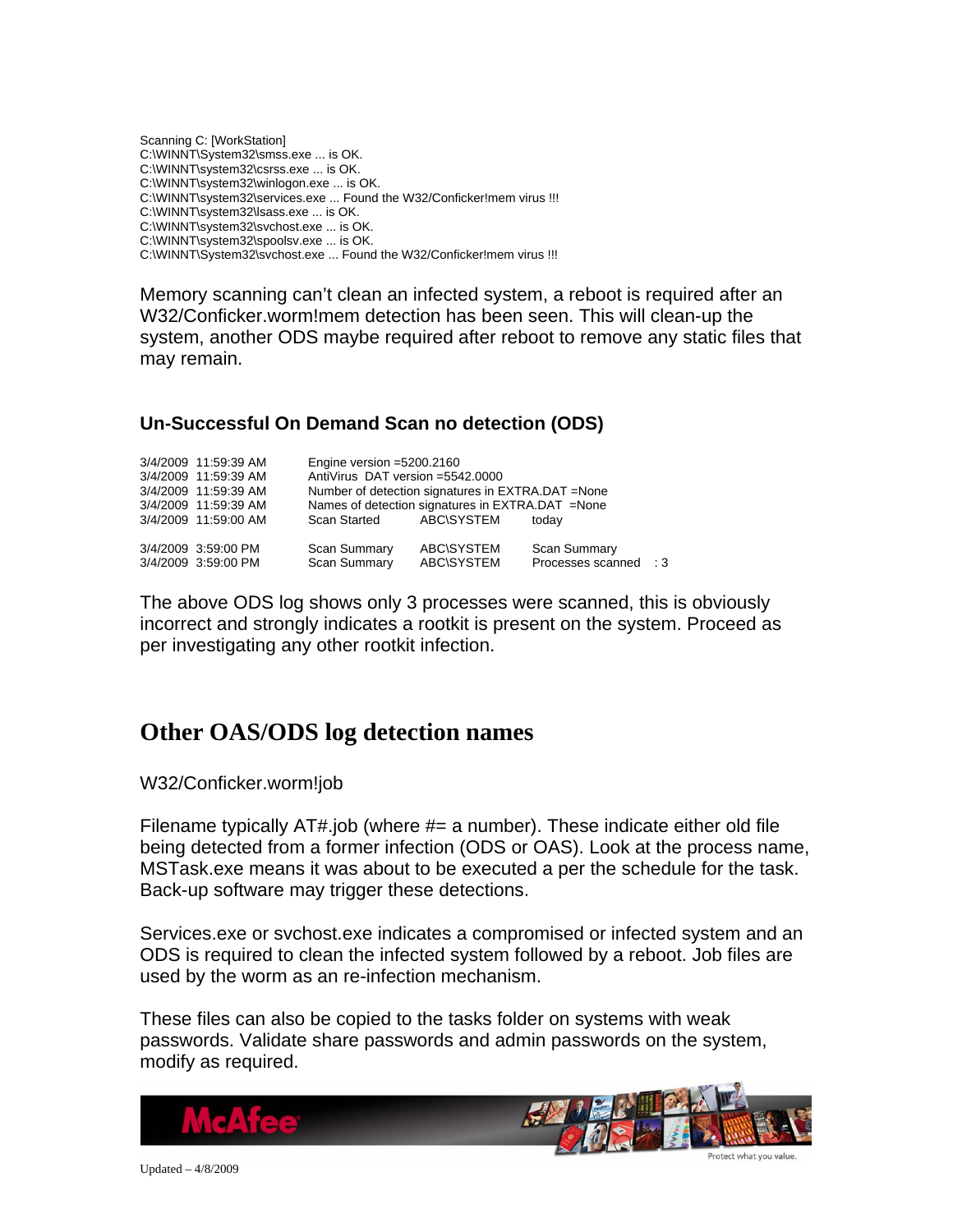<span id="page-12-0"></span>Can be combated by changing permissions on the tasks shares, disabling scheduled tasks etc…

W32/Conficker.worm!inf

Is a detection for the Autorun portion of the W32/Conficker.worm. Check root of shares hosted on the system for unexpected recycled folders.

Check for Autorun.inf files in the root of shares.

Disable autorun functionality.

Typical path of the malware \RECYCLER\S-5-3-42-2819952290-8240758988-879315005-3665\jwgkvsq.vmx

W32/Conficker.worm!gen.x (where x=a,b,c or d)

OAS detection name for W32/Conficker.worm variants A, B and B++

### **Fighting W32/Conficker.worm**

We recommend customers take the following steps to prevent W32/Conficker.worm spreading.

1. All computers *must* have Microsoft Security Update MS08-067 installed.

2. On access, scan all files, with read and write scanning enabled.

3. The latest DAT must be present on all computers.

4. Make all shares "read only." (This worm can spread via shares.) You can do so in the VirusScan console – Access Protection – category: AntiVirus Outbreak Control. Enable the rule: Make all Shares Read-Only.



Updated – 4/8/2009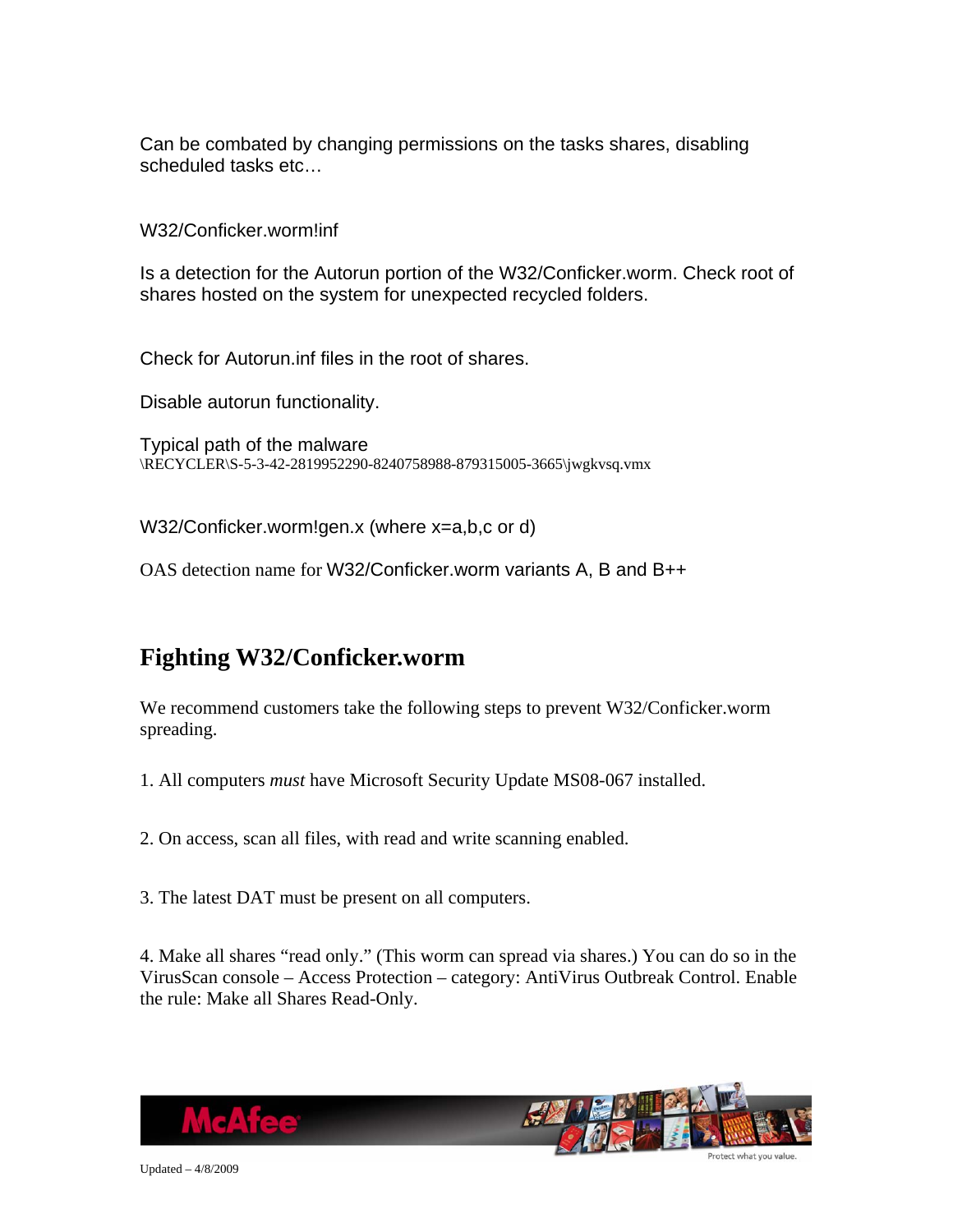5. In the VirusScan console – Access Protection – User Defined Rules, create a port rule to monitor ports 139 and 445.

6. Block "file creation" in the \System32 directory with VirusScan. From the VirusScan console – Access Protection – category: Common Maximum Protection. Enable the rule Prevent Creation of new executables in the Windows folder.

7. In the VirusScan console enable BufferOverflow protection.

8. Run a full On Demand Scan, and reboot the system.

9. Again run a full On Demand Scan and reboot. More than one reboot may be required.

For Steps 8 and 9 all scans should be a scheduled scan, not a scan that starts with a right click. The latter scan runs in the user context, whereas a scheduled scan runs as authority\system.

#### **For the newer versions of the W32/Conficker.worm we also need to add some extra protection against "AutoRun" infections:**

10. On Windows, use Microsoft's Group Policy Editor (gpedit.msc) to modify various system settings:

Start – Run – gpedit.msc – Computer Configuration – Administrative Templates – System – Turn off Autoplay (select Disabled)

This measure has got its limitations. Most of the worms check for this value and modify it.

Under certain circumstances this may not work, Microsoft has released a patch (KB-953252).

#### **Windows Hack to disable autorun.inf files**

This hack will instruct Windows to treat autorun.inf files as if it was a pre Windows 95 application.

REGEDIT4

[HKEY\_LOCAL\_MACHINE\SOFTWARE\Microsoft\Windows NT\CurrentVersion\IniFileMapping\Autorun.inf]

@="@SYS:DoesNotExist"

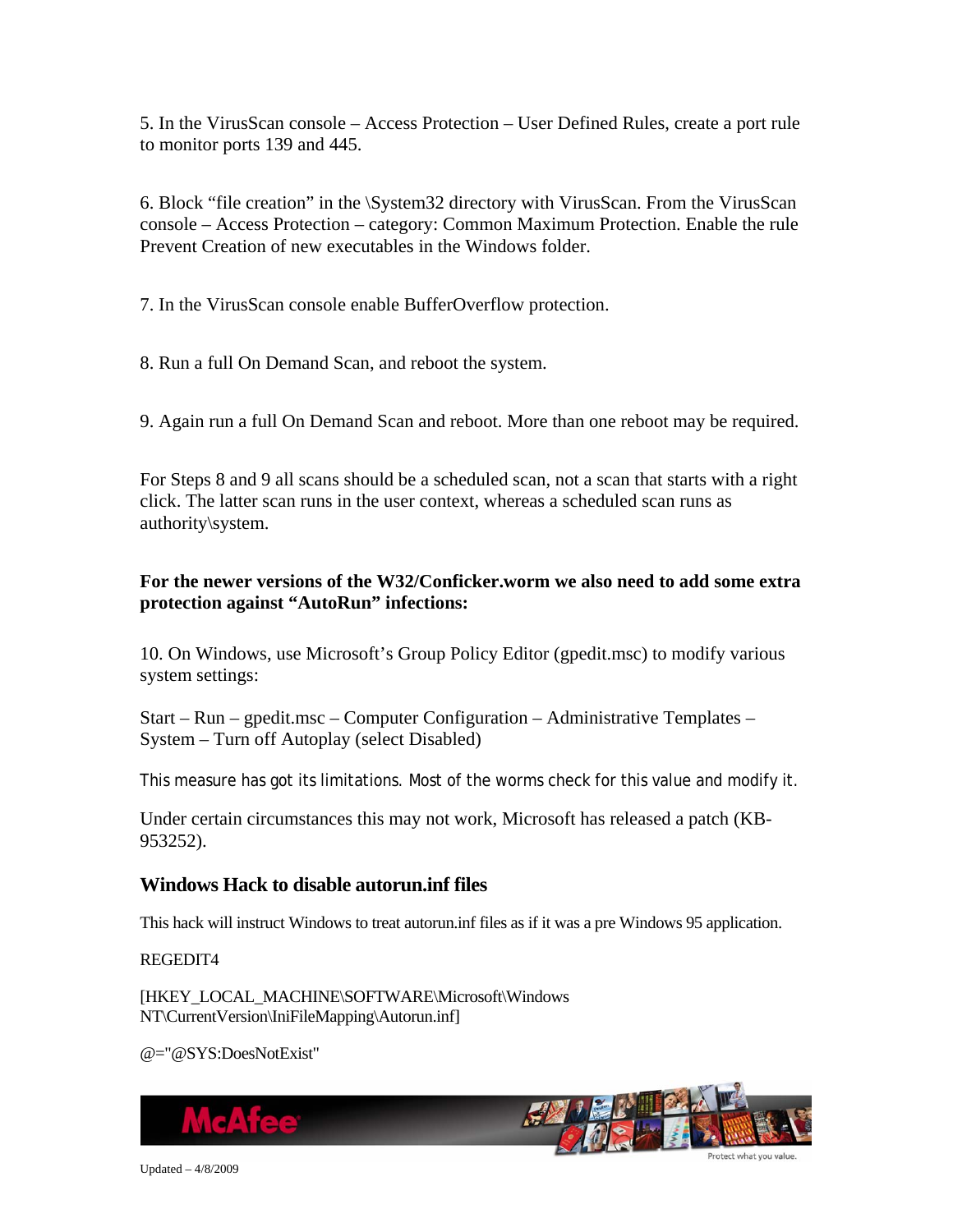Copy these lines in a notepad and save it as a .REG file. Merge this file. This will instruct windows not to use values from the INF file, but to use values from HKLM\SOFTWARE\DoesNotExist and since this key does not exist so the INF file does not run.

The only downside of this is that if you insert a CD with software on it, you have to explore it by hand to find the setup program.

11. To assist with creating rules in the VirusScan console to protect your systems against autorun infections, here are three articles in our Knowledgebase:

- How to use Access Protection policies in VirusScan 8.5 to prevent malware from changing folder options (KB53356)
- How to use Access Protection policies in VirusScan 8.5i to protect against viruses that can disable Regedit (KB53346)
- How to use Access Protection policies in VirusScan 8.5i to protect against viruses that can disable Task Manager (KB53355)

12. Use the existing VirusScan 8.5i Access Protection Rules to stop autorun worms.

- o In the VirusScan console Access Protection category: Common Maximum Protection. Enable this rule to block: Prevent Programs registering to Autorun.
- o In the VirusScan console Access Protection category: AntiVirus Standard Protection. Enable this rule to block: Prevent remote creation of Autorun files.



Updated – 4/8/2009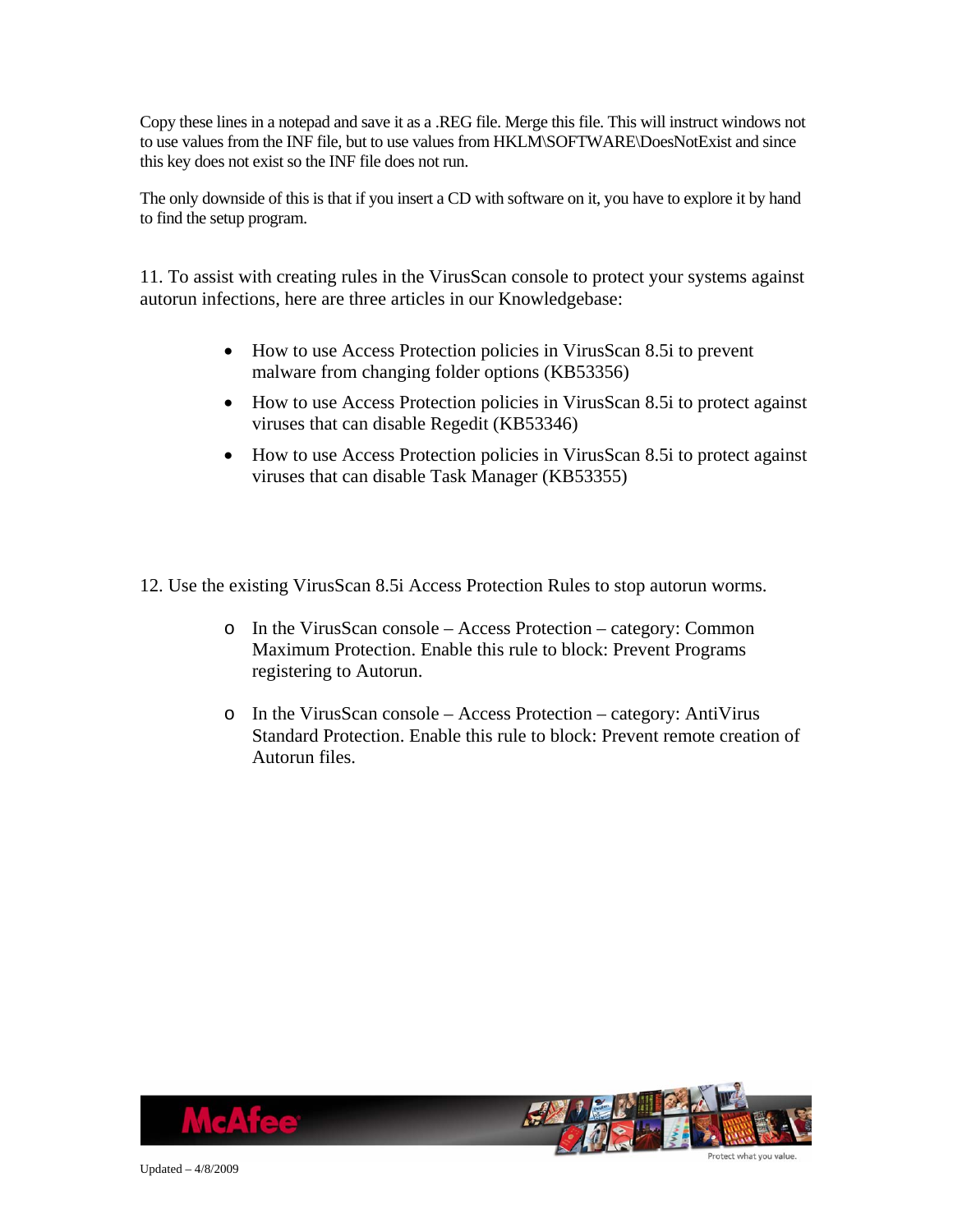<span id="page-15-0"></span>

| <b>Access Protection Bules</b><br>McAfee processes from being terminated.<br><b>Enable Access Protection</b>                                                                                                                            |                                            |               | Prevent intrusions by restricting access to specified ports, files, folders, and shares. This can be critical both before and during outbreaks.<br>You can block access to ports and port ranges, lock down shares, files, and directories to read-only, block the execution of a specific<br>file, and generate log entries and/or Alert Manager and ePolicy Orchestrator events when attempts are made to access blocked items. If<br>an outbreak occurs, you can block destructive code from accessing the computer until a DAT file is released. You can also prevent |  |  |  |  |
|-----------------------------------------------------------------------------------------------------------------------------------------------------------------------------------------------------------------------------------------|--------------------------------------------|---------------|---------------------------------------------------------------------------------------------------------------------------------------------------------------------------------------------------------------------------------------------------------------------------------------------------------------------------------------------------------------------------------------------------------------------------------------------------------------------------------------------------------------------------------------------------------------------------|--|--|--|--|
| Categories                                                                                                                                                                                                                              | Block                                      | Report        | <b>Rules</b>                                                                                                                                                                                                                                                                                                                                                                                                                                                                                                                                                              |  |  |  |  |
| Anti-spyware Standard Protection<br>Anti-spyware Maximum Protection<br><b>Anti-virus Standard Protection</b><br>Anti-virus Maximum Protection<br>Anti-virus Outbreak Control<br>Common Standard Protection<br>Common Maximum Protection | N<br>Ν<br>J                                | 5ſ.<br>√<br>√ | Prevent registry editor and Task Manager from being disabl<br>Prevent user rights policies from being altered<br>Prevent remote creation/modification of executable and co<br>Prevent remote creation of autorun files<br>Prevent hijacking of .EXE and other executable extensions<br>Prevent Windows Process spoofing<br>Prevent mass mailing worms from sending mail<br>Prevent IRC communication                                                                                                                                                                      |  |  |  |  |
| <b>User-defined Rules</b>                                                                                                                                                                                                               |                                            |               | Prevent use of tftp.exe                                                                                                                                                                                                                                                                                                                                                                                                                                                                                                                                                   |  |  |  |  |
|                                                                                                                                                                                                                                         | $\lvert$                                   |               | Edit<br><b>Delete</b><br>New                                                                                                                                                                                                                                                                                                                                                                                                                                                                                                                                              |  |  |  |  |
|                                                                                                                                                                                                                                         | Prevent McAfee services from being stopped |               |                                                                                                                                                                                                                                                                                                                                                                                                                                                                                                                                                                           |  |  |  |  |

13. Use Group Policies to stop W32/Conficker.worm from spreading. See Appendix A.

14. Use registry permissions to block access to the SVCHOST\netsvcs registry key. See Appendix B.

### **Finding W32/Conficker.worm**

W32/Conficker.worm can often be quickly found by running the following command from a cmd prompt in the System32 folder/directory:

Dir /ah

Due to the unusual file permissions it sets for itself, it is often easy to identify the worm using this technique.

Using regedit.exe, navigate to the HKEY\_LOCAL\_MACHINE\SYSTEM\CurrentControlSet\Services key and look for service entries with no subfolder. Because W32/Conficker.worm sets restrictive permissions on subkeys, the malicious service entry will not have a subkey listed.

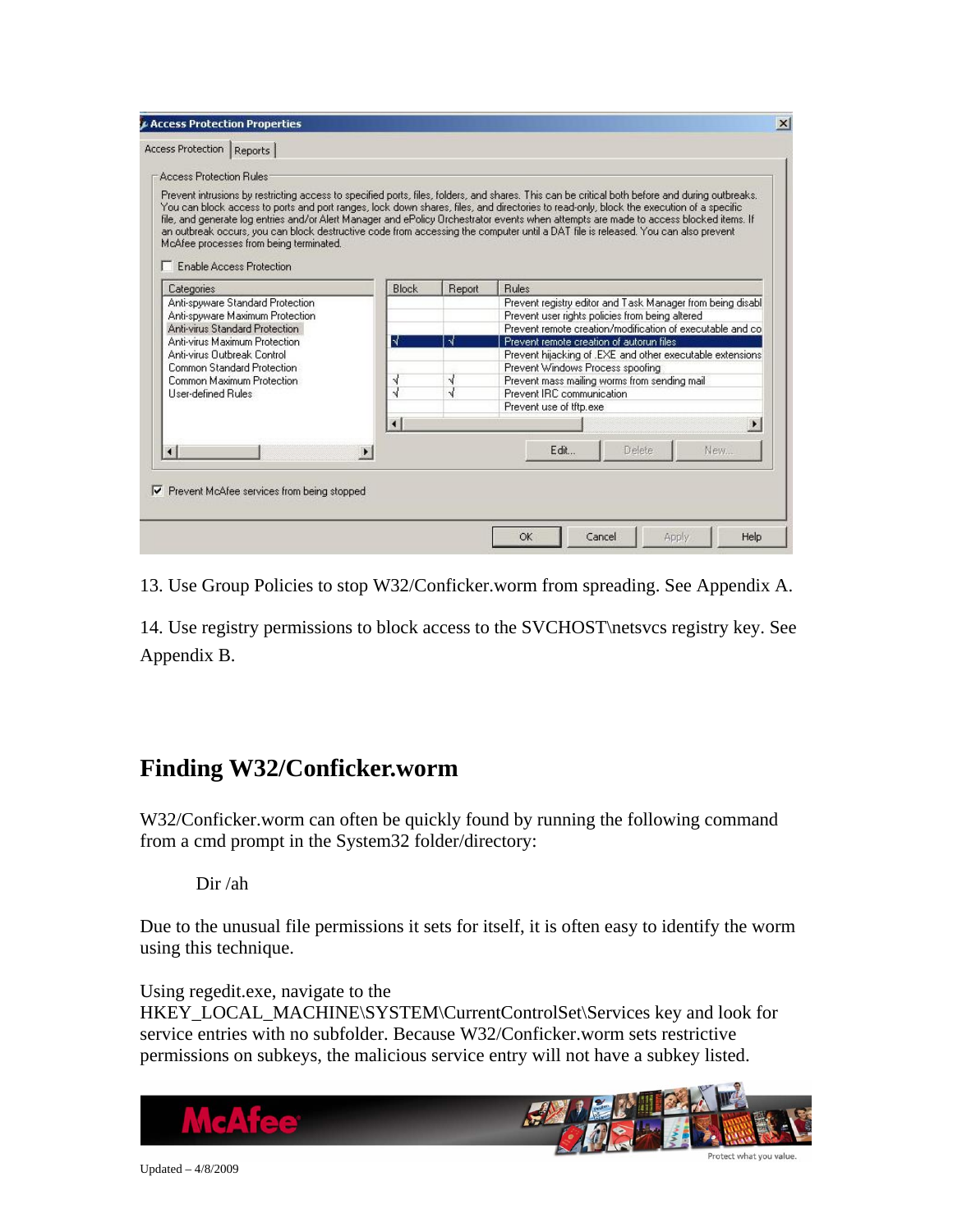

Another, longer method is to interrogate the netsvcs entry.

In the Registry Editor, locate and then click the following registry subkey:

HKEY\_LOCAL\_MACHINE\SOFTWARE\Microsoft\Windows NT\CurrentVersion\SvcHost

In the details pane, right-click the netsvcs entry, and then click Modify.

Scroll down to the bottom of the list. If the computer is infected with Conficker.b, a random service name will be listed. For example, in this procedure, we will assume the name of the malware service is axsdgfdb. Note the name of the malware service. You will need this information later in this procedure.

Delete the line that contains the reference to the malware service. Make sure that you leave a blank line feed under the last legitimate entry that is listed, and then click OK.

Note: All the entries in the following list are valid. Do not delete any of these entries. The entry that must be deleted will be a randomly generated name that is the last entry in the list.

- 1. 6to4
- 2. AppMgmt
- 3. AudioSrv
- 4. Browser
- 5. CryptSvc
- 6. DMServer
- 7. DHCP
- 8. …
- 9. …

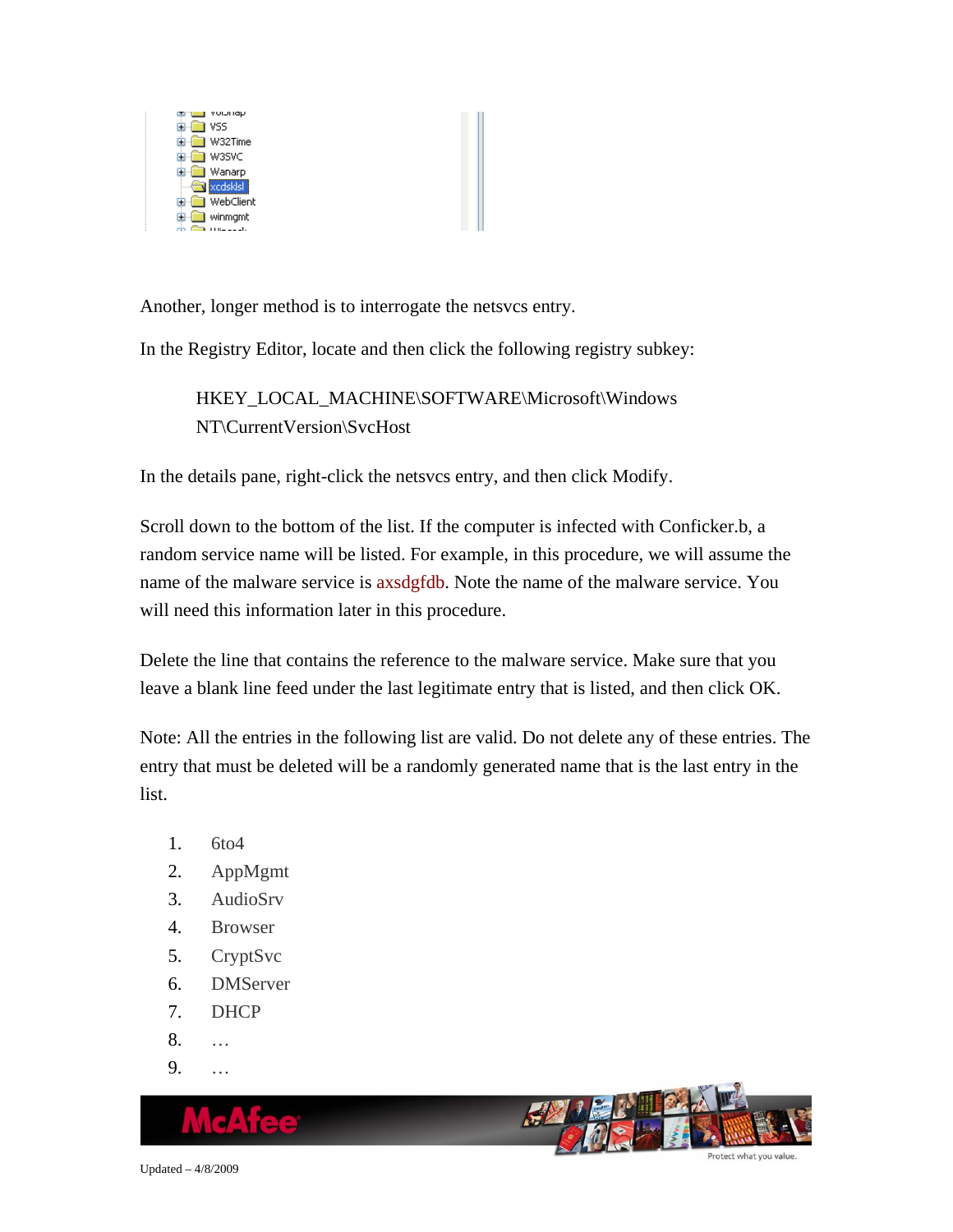- 10. WmdmPmSN
- 11. axsdgfdb

The list above was shortened between the two ellipses (…) entries to save space. The list may contain more than 11 entries.

The C variant of W32/Conficker.worm, uses human friendly Netsvcs names in order to more readily disguise the service entry, they can be used in conjunction with each other, image manager combination for example.

- Boot
- Center
- Config
- Driver
- Helper
- Image
- Installer
- Manager
- Microsoft
- Monitor
- Network
- Security
- Server
- Shell
- Support
- System
- Task
- Time
- Universal
- Update
- Windows
- Hardware
- Control
- Audit
- Event
- Notify
- Backup
- Trusted
- Component
- Framework

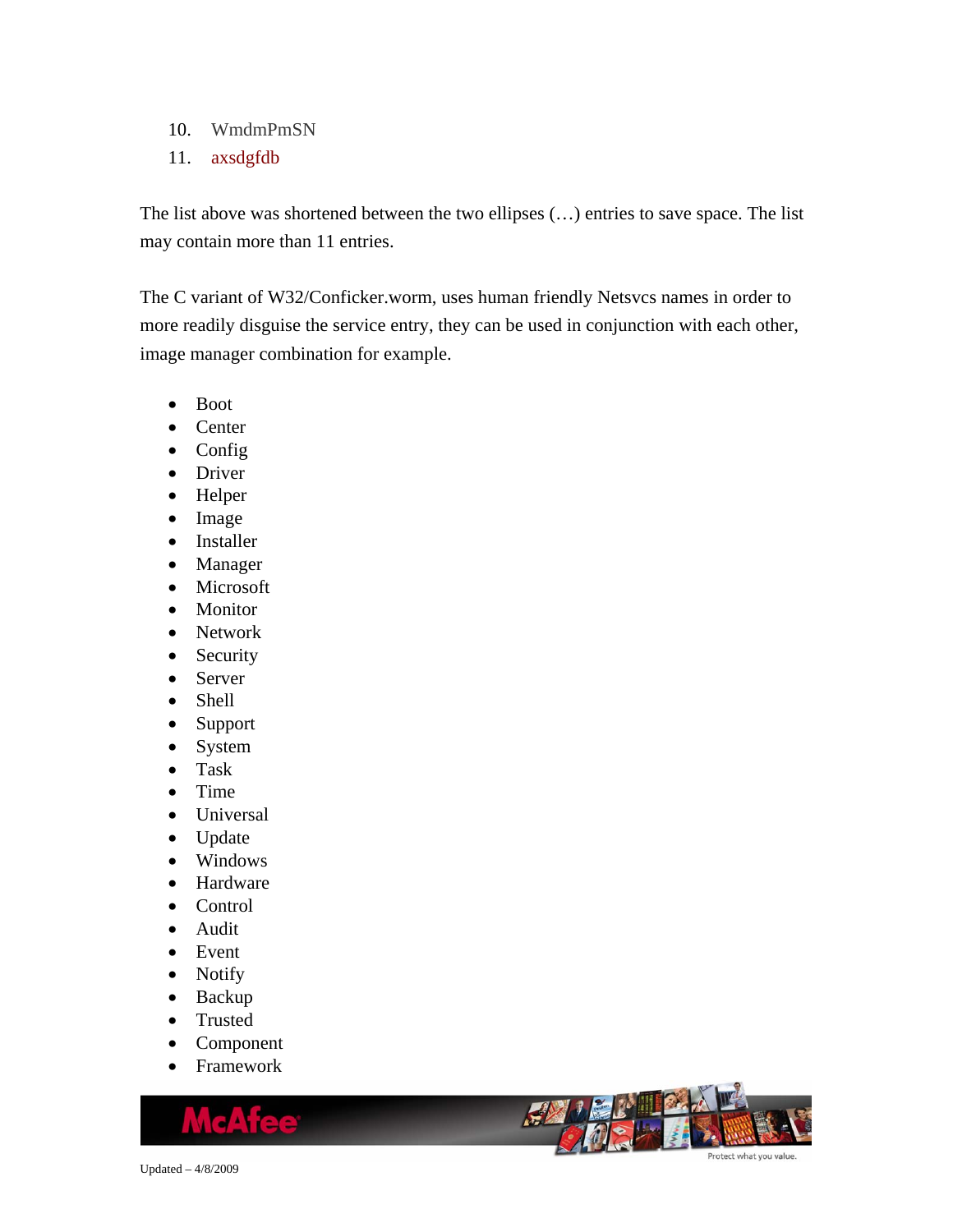- Management
- Browser
- Machine
- Logon
- Power
- Storage
- Discovery
- Policy

In a previous procedure, you noted the name of the malware service. In our example, the name of the malware entry is axsdgfdb. Using this information, follow these steps:

In the Registry Editor, locate and then click the following registry subkey, where "BadServiceName" is the name of the malware service:

HKEY\_LOCAL\_MACHINE\SYSTEM\CurrentControlSet\Services\BadServiceName

For example, locate and then click the following registry subkey:

HKEY\_LOCAL\_MACHINE\SYSTEM\CurrentControlSet\Services\ axsdgfdb

Right-click the subkey in the navigation pane for the malware service name, and then click Permissions.

In the Permissions Entry for the SvcHost dialog box, click Advanced.

In the Advanced Security Settings dialog box, click to select both of the following check boxes:

Inherit from parent the permission entries that apply to child objects. Include these with entries explicitly defined here.

Replace permission entries on all child objects with entries shown here that apply to child objects.

Press F5 to update the Registry Editor. In the details pane, you can now see and edit the W32/Conficker.worm DLL that loads as ServiceDll. To do this, follow these steps:

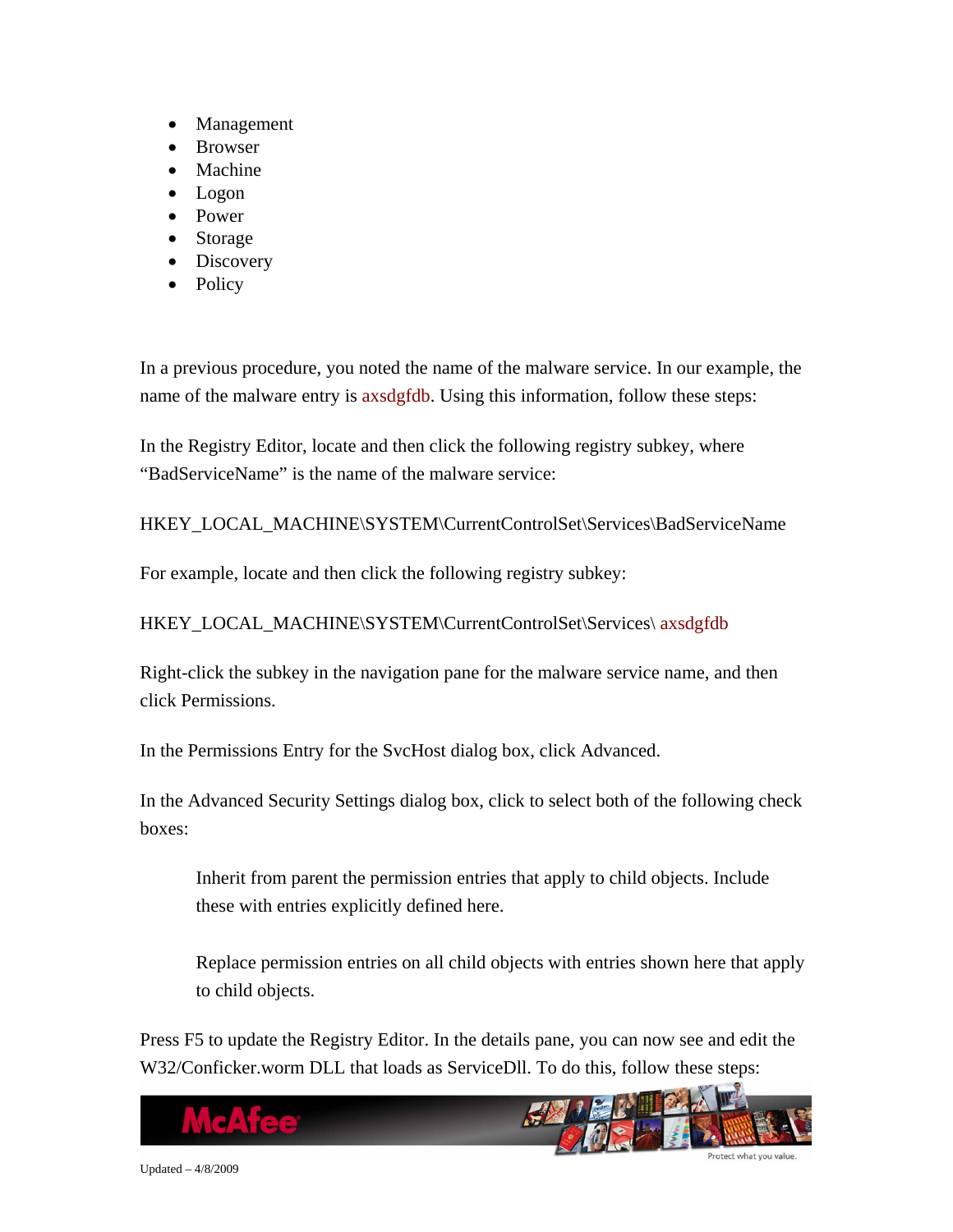Double-click the ServiceDll entry.

Note the path of the referenced DLL. You will need this information later in this procedure. For example, the path of the referenced DLL may resemble the following:

%SystemRoot%\System32\mxlsaswq.dll

Rename the reference to resemble the following:

%SystemRoot%\System32\ mxlsaswq.old

Click OK.

Remove the malware service entry from the Run subkey in the registry.

In the Registry Editor, locate and then click the following registry subkeys:

HKEY\_CURRENT\_USER\Software\Microsoft\Windows\CurrentVersion\Run HKEY\_LOCAL\_MACHINE\SOFTWARE\Microsoft\Windows\CurrentVersion\Run

In both subkeys, locate any entry that begins with rundll32.exe and also references the malware DLL that loads as ServiceDll, which you identified in the steps above.

Delete the entries.

Exit the Registry Editor, and then restart the computer.

If you see repeated memory detections upon running an On Demand Scan and rebooting several times does not clear the detection, then you may have a new variant.

Run an On Demand Scan with the latest beta DAT files. We add new W32/Conficker.worm variants daily.

The latest-generation W32/Conficker.worm uses an autorun.inf file and c:\recycled folder to reinfect already compromised hosts.

The autorun.inf file appears to be a garbage binary file, but it still works. It is typically dropped into the recycle folder. Note the similarity in command to that of the Scheduled Tasks.

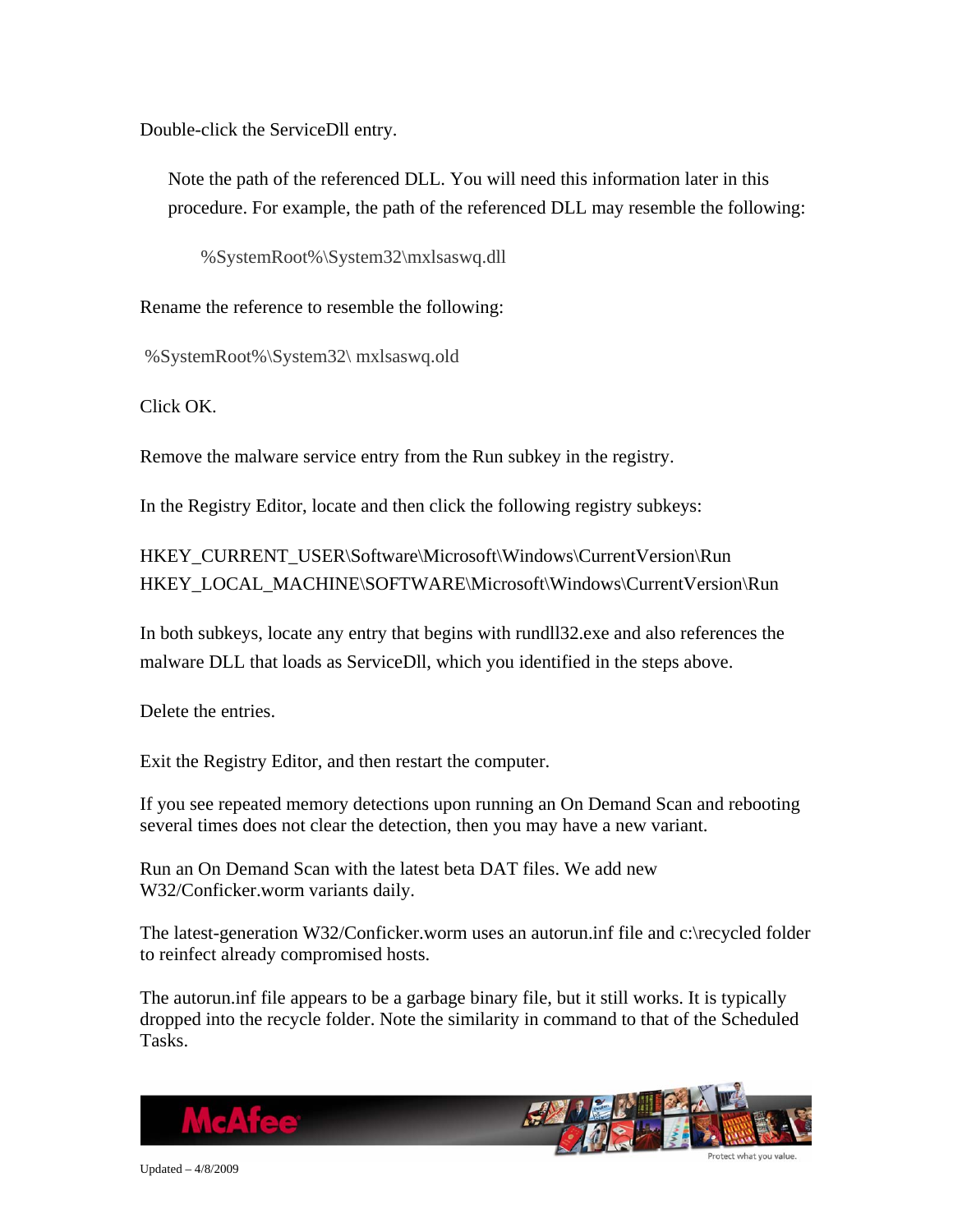Garbage… shelLExECUte RuNdLl32.EXE .\RECYCLER\S-5-3-42-2819952290-8240758988- 879315005-3665\jwgkvsq.vmx,ahaezedrn Garbage…



Updated – 4/8/2009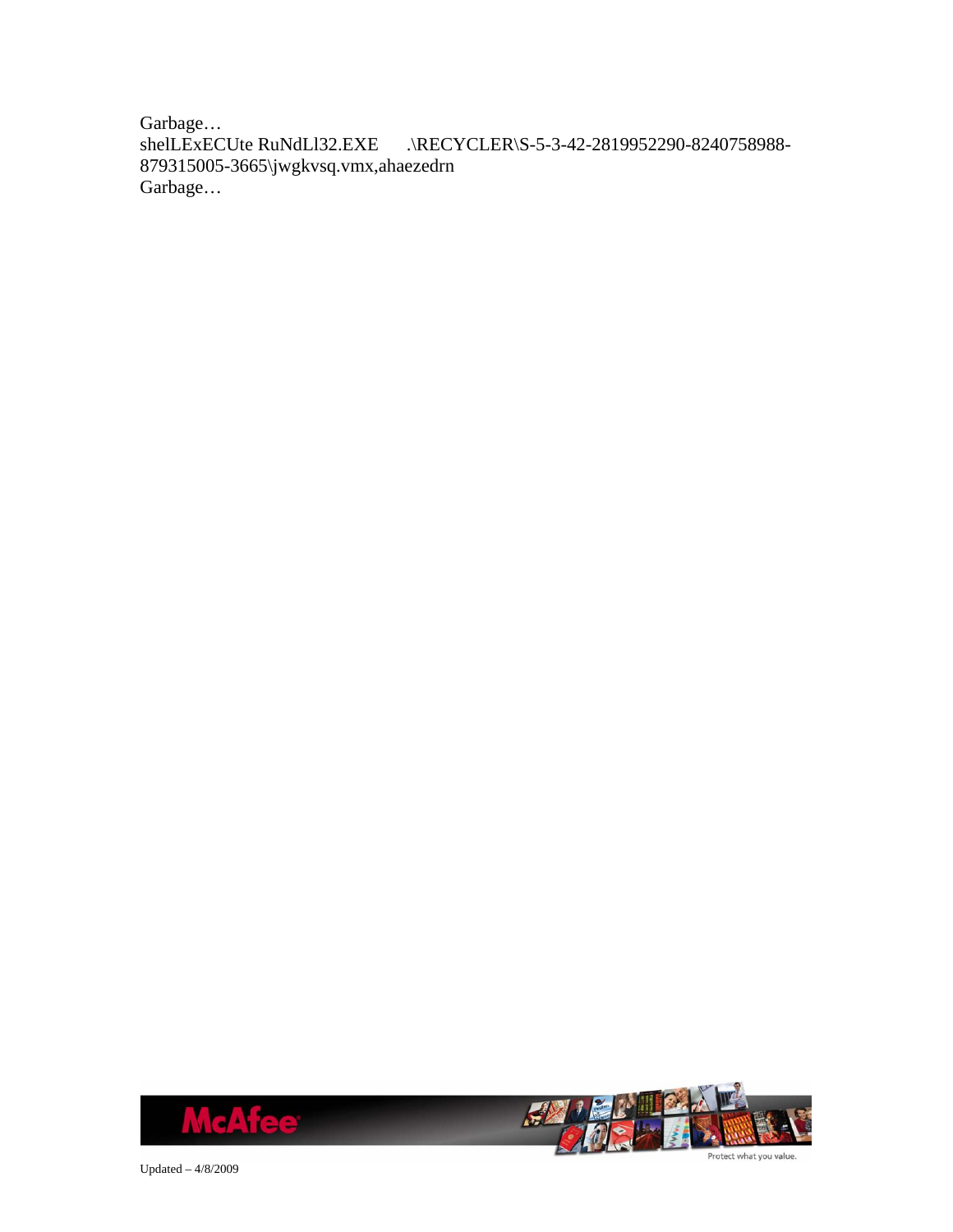## <span id="page-21-0"></span>**Scheduled Tasks**

|                                                 |                                |                      |            |                       | <b>County County of the</b>                     |           |        |           |                                                 |
|-------------------------------------------------|--------------------------------|----------------------|------------|-----------------------|-------------------------------------------------|-----------|--------|-----------|-------------------------------------------------|
| Favorites Tools Advanced Help<br>W.             |                                |                      |            |                       |                                                 | <b>AR</b> |        |           |                                                 |
| 囿                                               | © Search G Folders ③ P B X m 图 |                      |            |                       |                                                 |           |        |           |                                                 |
| eduled Tasks on ensv0022                        |                                |                      |            |                       | $\phi$ Go<br>$\blacktriangledown$               |           |        |           |                                                 |
|                                                 | 縄                              | 川                    | 料          | $\sim$<br><b>At11</b> | 200                                             |           |        | 7x        |                                                 |
| d Tasks                                         | At1                            | At10                 | At11       |                       | Task Schedule Settings Security                 |           |        |           |                                                 |
|                                                 | 黜<br>At14                      | 濎                    | 料          | äH                    | \\ensv0022\C\$\WINNT\Tasks\At11.job             |           |        |           |                                                 |
| ery Mon, Tue, Wed,<br>in of every week,<br>19   | äh                             | At15<br>魏            | At16<br>ä. | <b>Bun:</b>           | rundll32.exe oxdrqzji.w.fankwg                  |           |        |           |                                                 |
| 5/2009                                          | At4                            | At5                  | At6        | Start in:             |                                                 |           |        |           |                                                 |
| 1/2009                                          | 鼺<br>At9                       | m.<br>EvtBackup      |            | Comments:             | Created by NetScheduleJobAdd.                   |           |        |           | $\overline{2}$                                  |
| 4                                               |                                |                      |            |                       |                                                 |           |        |           | Settings   Security                             |
|                                                 |                                |                      |            | Run as:               | NT AUTHORITY\SYSTEM                             |           |        |           | D22\C\$\\WINNT\Tasks\At3.job                    |
|                                                 |                                |                      |            |                       |                                                 |           |        |           | rundll32.exe oxdrqzji.w.jegwigio                |
|                                                 |                                |                      |            |                       | Enabled (scheduled task runs at specified time) |           |        |           |                                                 |
| d                                               |                                |                      |            |                       |                                                 | <b>OK</b> | Cancel | Apply     |                                                 |
|                                                 |                                |                      |            |                       |                                                 |           |        | Lomments: | Created by NetScheduleJobAdd.                   |
| as:                                             | NT AUTHORITY\SYSTEM            |                      |            |                       |                                                 |           |        | Run as:   | NT AUTHORITY\SYSTEM                             |
| Enabled (scheduled task runs at specified time) |                                |                      |            |                       |                                                 |           |        |           |                                                 |
|                                                 | <b>OK</b>                      | Cancel               | Apply      |                       |                                                 |           |        |           | Enabled (scheduled task runs at specified time) |
| <b>B</b> Start                                  | des                            | Scheduled Tasks on e |            |                       |                                                 |           |        |           | $\mathbf{1}$<br>$\mathbf{I}$<br><b>DU</b>       |

Check the Windows' Scheduled Tasks folder for strange AT jobs.

The latest DAT files will detect these malicious scheduled tasks (W32/Conficker.worm autorun!job) and W32/Conficker.worm autorun.inf files. However, it is always worthwhile to check manually.

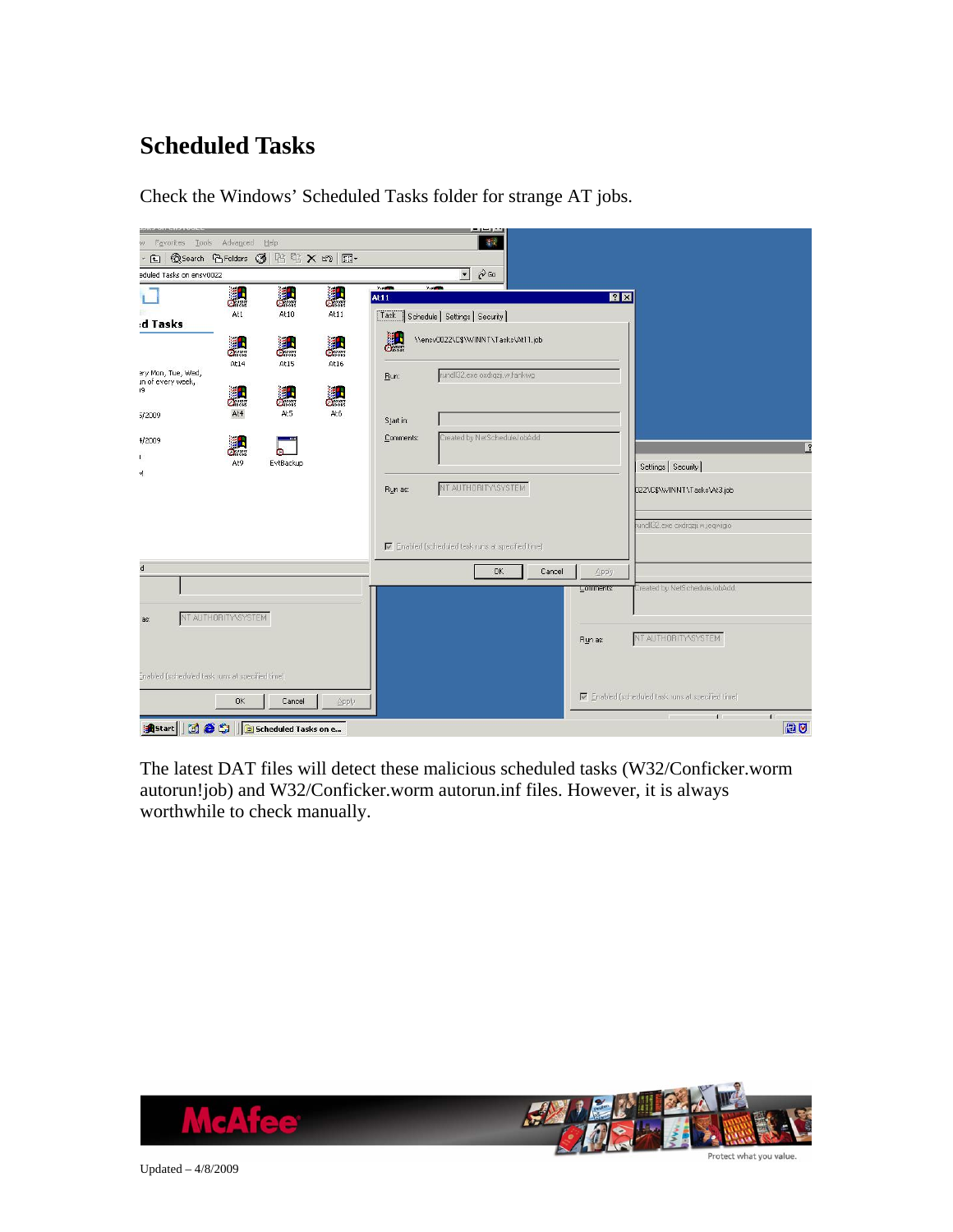## <span id="page-22-0"></span>**Useful Tools for Fighting W32/Conficker**

### **McAfee Avert Stinger**

#### [http://vil.nai.com/vil/conficker\\_stinger/S.T.I.N.G.E.R.exe](http://vil.nai.com/vil/conficker_stinger/S.T.I.N.G.E.R.exe)

Stinger is a stand-alone utility used to detect and remove specific viruses. It is not a substitute for full anti-virus protection, but rather a tool to assist administrators and users when dealing with an infected system. Stinger utilizes next generation scan engine technology, including process scanning, digitally signed DAT files, and scan performance optimizations.

The Stinger tool is especially useful when dealing with Conficker.C infected systems that can not be disinfected or where Anti-Virus programs will not run or are terminated by the malware.

The Conficker Stinger is also typically faster than an On Demand Scan (ODS) due to loaded drivers being limited to the W32/Conficker.worm drivers.

| <b>E</b> Stinger                                                                                    |  |
|-----------------------------------------------------------------------------------------------------|--|
| <b>About</b><br>Eile                                                                                |  |
| Scan Now<br>Preferences List Viruses<br>Stop                                                        |  |
| Directories to scan:                                                                                |  |
| CΛ<br>Add                                                                                           |  |
| <b>Browse</b>                                                                                       |  |
| Remove                                                                                              |  |
|                                                                                                     |  |
| McAfee® Stinger Version 10.0.1.537 built on Mar 30 2009                                             |  |
| Copyright © 2009 McAfee, Inc. All Rights Reserved.<br>Virus data file v8888 created on Mar 30 2009. |  |
| Ready to scan for 11 viruses, trojans and variants.                                                 |  |
|                                                                                                     |  |
|                                                                                                     |  |
|                                                                                                     |  |
|                                                                                                     |  |
| Ready.                                                                                              |  |

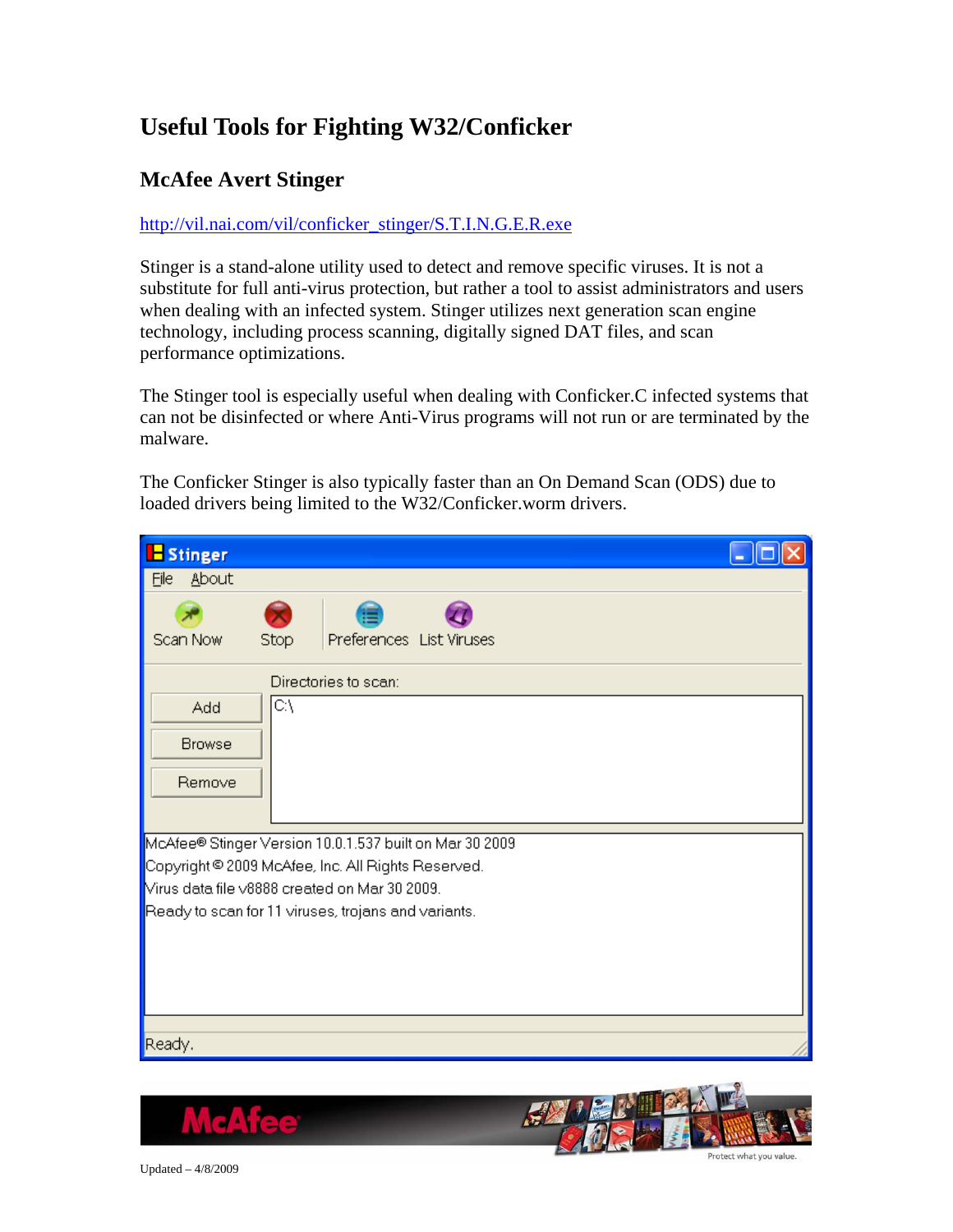#### W32/Conficker Stinger Program

#### **McAfee Conficker Network Detection Tool**

#### **<http://www.mcafee.com/us/enterprise/confickertest.html>**

W32/Conficker.worm exploits the [MS08-067](http://vil.nai.com/vil/content/v_vul40728.htm) vulnerability in Microsoft Windows Server Service. If the vulnerability is successfully exploited, it could allow remote code execution when file sharing is enabled. Machines should be patched and rebooted to clean the system, then rebooted again to prevent re-infection.

McAfee has developed a utility that will detect the presence of the Conficker worm and identify which systems are infected.

| C Conficker Detection Tool - Copyright © McAfee, Inc. 2009                                                                                                                                                                                                                                           |                                                                                                                         |               |        |  |                             |  |  |  |
|------------------------------------------------------------------------------------------------------------------------------------------------------------------------------------------------------------------------------------------------------------------------------------------------------|-------------------------------------------------------------------------------------------------------------------------|---------------|--------|--|-----------------------------|--|--|--|
| This is a free utility provided by McAfee, Inc. to aid in the detection of the Conficker.b/c worm.<br>For further information on the Foundstone enterprise vulnerability management solution click on this image.                                                                                    |                                                                                                                         |               |        |  |                             |  |  |  |
| <b>Co McAf</b>                                                                                                                                                                                                                                                                                       |                                                                                                                         |               |        |  |                             |  |  |  |
| <b>IPs</b>                                                                                                                                                                                                                                                                                           |                                                                                                                         |               |        |  |                             |  |  |  |
| 10.10.10.10<br>Hostname/IP<br>$\therefore$ 10<br>10 <sub>1</sub><br>Start IP<br>End IP<br>10<br>×<br>$\mathbb{R}^2$<br>Read IPs from file                                                                                                                                                            | $\rightarrow$<br>$\therefore$ 10<br>$\mathbf{1}$<br>$\mathcal{L}$<br>-><br>10<br>10<br>. 100<br>$\mathcal{L}$<br>Browse | Start IP      | End IP |  | Clear Selected<br>Clear All |  |  |  |
| <b>Scan Control</b><br>Resolve IP addresses to hostnames<br>$\hat{\cdot}$<br>Timeout (ms)<br>5000<br>Show both infected and not infected systems<br>Randomize scan order<br>Your system appears to be infected with the<br>$\triangle$<br>Send message to vulnerable systems<br>Conficker worm!<br>v |                                                                                                                         |               |        |  |                             |  |  |  |
| IP<br>Hostname                                                                                                                                                                                                                                                                                       | <b>NetBIOS</b>                                                                                                          | <b>Status</b> |        |  |                             |  |  |  |
|                                                                                                                                                                                                                                                                                                      |                                                                                                                         |               |        |  |                             |  |  |  |
| <b>Scanned</b><br>-121                                                                                                                                                                                                                                                                               | 0/0                                                                                                                     | Vulnerable    | 0      |  | $S$ ave                     |  |  |  |



Updated – 4/8/2009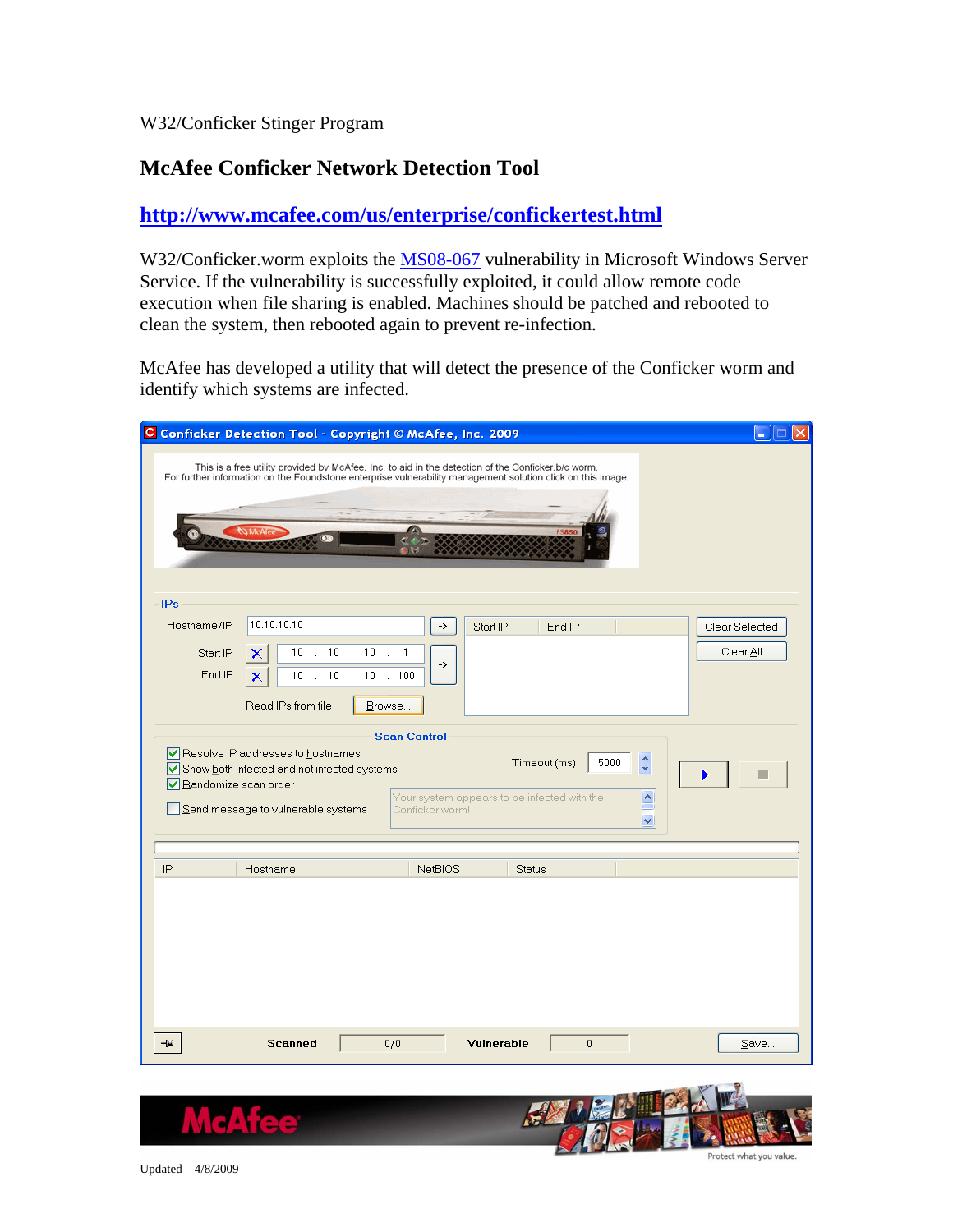## <span id="page-24-0"></span>**Appendix A**

### *Using Group Policies to stop W32/Conficker.worm from spreading*

These procedures will not remove the W32/Conficker.worm from the system or network. These procedures will only stop the spread of the malware. You should use an anti-virus product to remove W32/Conficker.worm from the system and network.

Create a new policy that applies to all computers in a specific organizational unit (OU), site, or domain, as required in your environment. To do this, follow these steps:

Set the policy to remove write permissions to the following registry subkey:

HKEY\_LOCAL\_MACHINE\Software\Microsoft\Windows NT\CurrentVersion\Svchost

This prevents the randomly named malware service from being created in the netsvcs registry value.

To do this, follow these steps:

- 1. Open the Group Policy Management Console.
- 2. Create a new Group Policy object (GPO). Give it any name that you want.
- 3. Open the new GPO, and then move to the following folder:
- 4. Computer Configuration\Windows Settings\Security Settings\Registry
- 5. Right-click Registry and then click Add Key.
- 6. In the Select Registry Key dialog box, expand Machine, and then move to the following folder:

Software\Microsoft\Windows NT\CurrentVersion\Svchost

- 7. Click OK.
- 8. In the dialog box that opens, click to clear the Full Control check box for both Administrators and System**.**
- 9. Click OK**.**

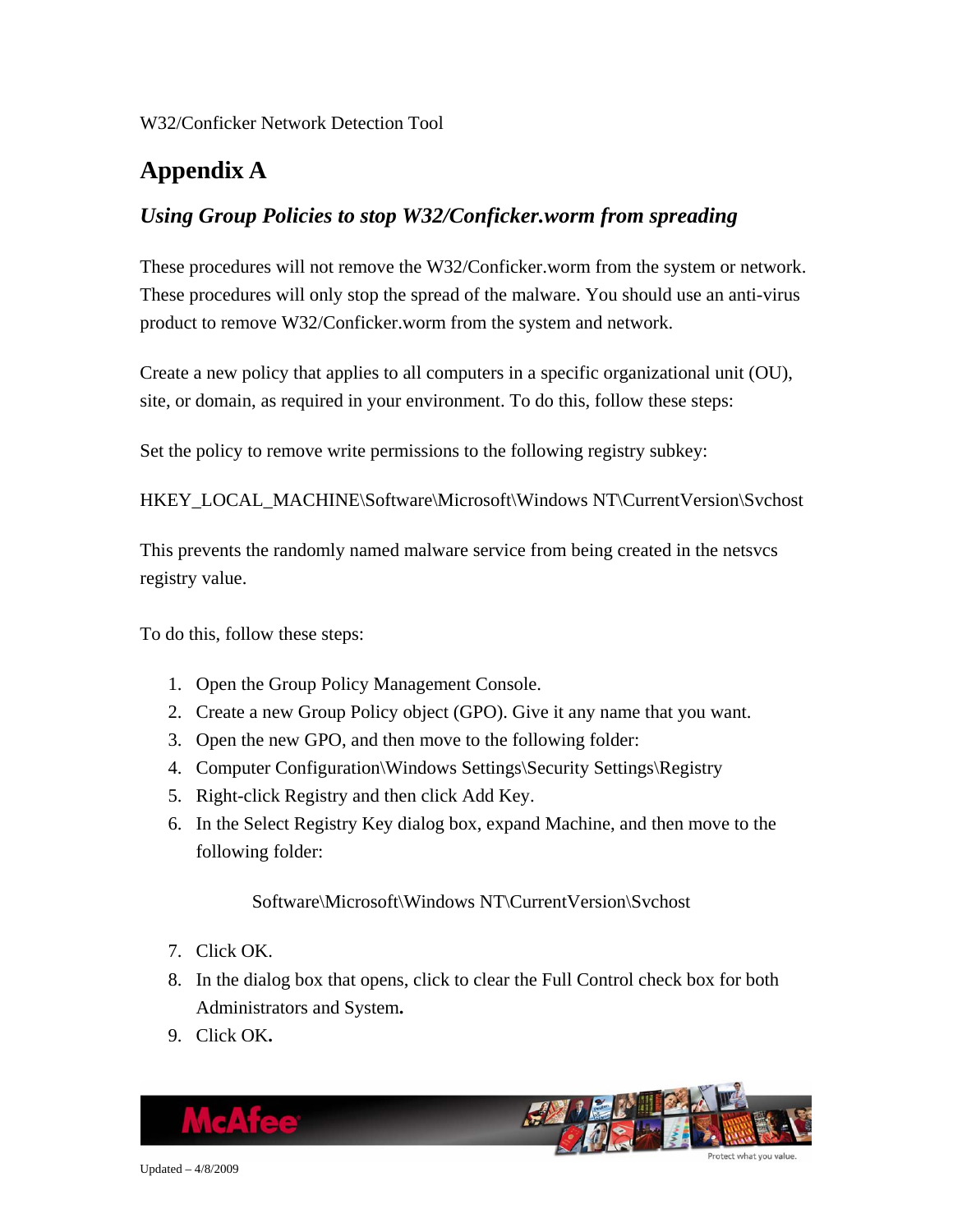- 10. In the Add Object dialog box, click Replace Existing Permissions On All Subkeys With Inheritable Permissions**.**
- 11. Click OK**.**

Set the policy to remove write permissions to the %windir%\tasks folder. This prevents W32/Conficker.worm from creating Scheduled Tasks that can reinfect the system.

To do this, follow these steps:

In the same GPO that you created earlier, move to the following folder:

Computer Configuration\Windows Settings\Security Settings\File System

- 1. Right-click File System and then click Add File.
- 2. In the Add a file or folder dialog box, browse to the %windir%\tasks folder. Make sure that Tasks is highlighted and listed in the Folder: dialog box.
- 3. Click OK.
- 4. In the dialog box that opens, click to clear the check boxes for Full Control, Modify, and Write for both Administrators and System.
- 5. Click OK.
- **6.** In the Add Object dialog box, click Replace Existing Permissions On All Subkeys With Inheritable Permissions**.**
- 7. Click OK**.**



Updated – 4/8/2009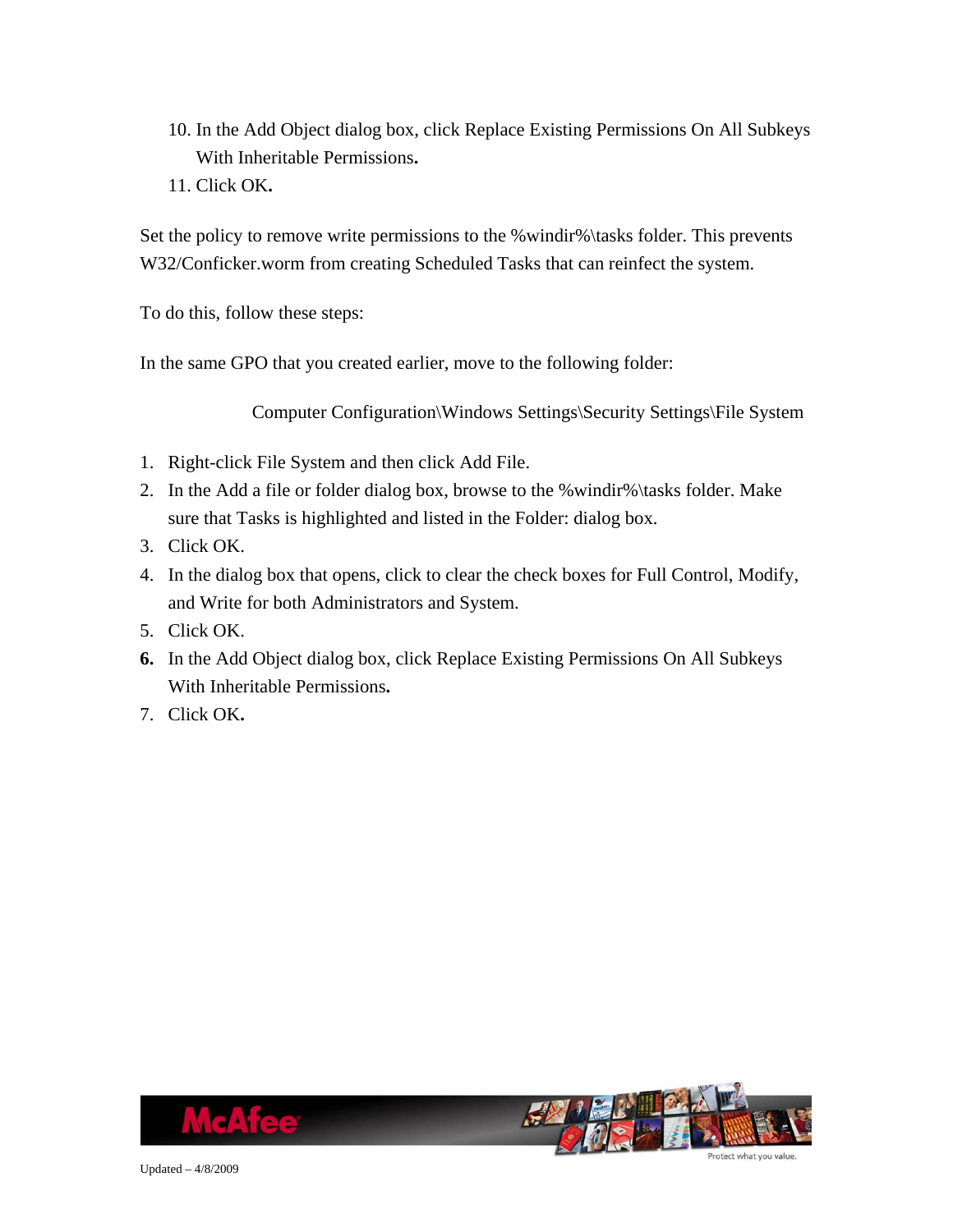# <span id="page-26-0"></span>**Appendix B**

### *Restricting access to the SVCHOST registry key*

Restrict permissions on the SVCHOST registry key so that it cannot be written to again. To do this, follow these steps:

Notes:

- You must restore the default permissions after the environment has been fully cleaned.
- In Windows 2000, you must use REGEDT32.EXE to set registry permissions.

In the Registry Editor, locate and then click the following registry subkey:

HKEY\_LOCAL\_MACHINE\SOFTWARE\Microsoft\Windows NT\CurrentVersion\Svchost

Right-click the Svchost subkey, and then click Permissions.

In the Permissions Entry for SvcHost dialog box, click Advanced.

In the Advanced dialog box, click Add**.**

In the Select User, Computer or Group dialog box, type Everyone, and then click Check Names.

Click OK.

In the Permissions Entry for SvcHost dialog box, select This Key Only in the Apply Onto list, and then click to select the Deny check box for the Set Value permission entry.

Click OK two times.

Click Yes when you receive the security warning prompt.

Click OK**.**

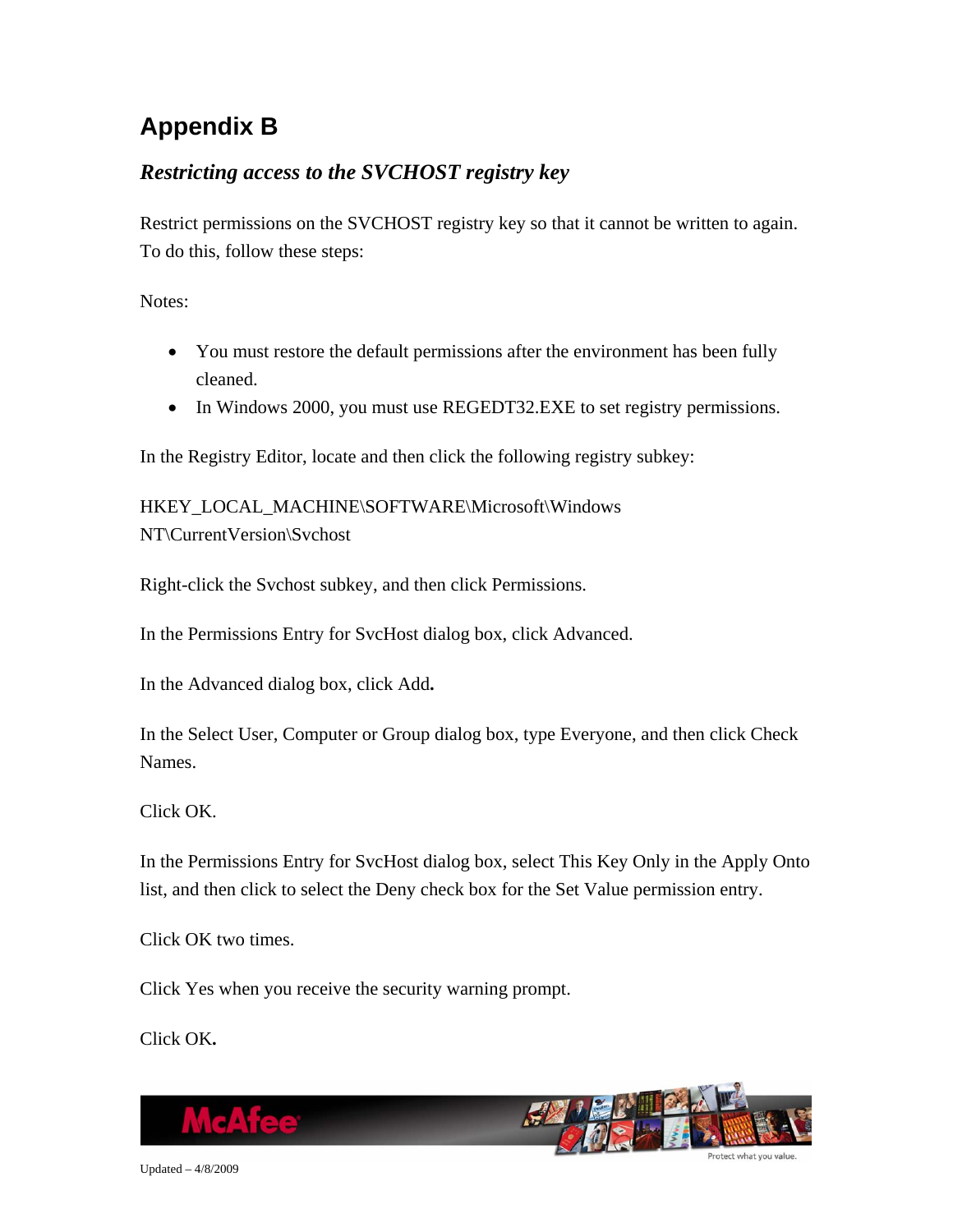# <span id="page-27-0"></span>**Appendix C**

### *Useful W32/Conficker Information*

McAfee Avert W32/Conficker - Landing Page [http://www.mcafee.com/us/threat\\_center/conficker.html](http://www.mcafee.com/us/threat_center/conficker.html)

McAfee Avert W32/Conficker - On the Wire Blog <http://www.avertlabs.com/research/blog/index.php/2009/04/01/confickerc-on-the-wire-2/>

McAfee Avert W32/Conficker - April 1st Blog [http://www.avertlabs.com/research/blog/index.php/2009/03/31/conficker-activation-on](http://www.avertlabs.com/research/blog/index.php/2009/03/31/conficker-activation-on-april-1st/)[april-1st/](http://www.avertlabs.com/research/blog/index.php/2009/03/31/conficker-activation-on-april-1st/)

McAfee Avert W32/Conficker - Additional Info Page [http://www.avertlabs.com/research/blog/index.php/2009/03/27/additional-conficker](http://www.avertlabs.com/research/blog/index.php/2009/03/27/additional-conficker-comments/)[comments/](http://www.avertlabs.com/research/blog/index.php/2009/03/27/additional-conficker-comments/)

McAfee Avert – MS08-067 Vulnerability Page [http://vil.nai.com/vil/content/v\\_vul40728.htm](http://vil.nai.com/vil/content/v_vul40728.htm)

Microsoft MS08-067 patch details <http://www.microsoft.com/technet/security/Bulletin/MS08-067.mspx>

McAfee Avert W32/Conficker – Protecting yourself with McAfee IntruShield [http://vil.nai.com/vil/docs/Protecting\\_yourself\\_from\\_the\\_Conficker\\_worm\\_with\\_Intrushi](http://vil.nai.com/vil/docs/Protecting_yourself_from_the_Conficker_worm_with_Intrushield_v3.5.pdf) [eld\\_v3.5.pdf](http://vil.nai.com/vil/docs/Protecting_yourself_from_the_Conficker_worm_with_Intrushield_v3.5.pdf)

McAfee Avert W32/Conficker – Audio Parasitics Episode 60 <http://podcasts.mcafee.com/audioparasitics/AudioParasitics-Episode60-3-2009.mp3>





Updated – 4/8/2009